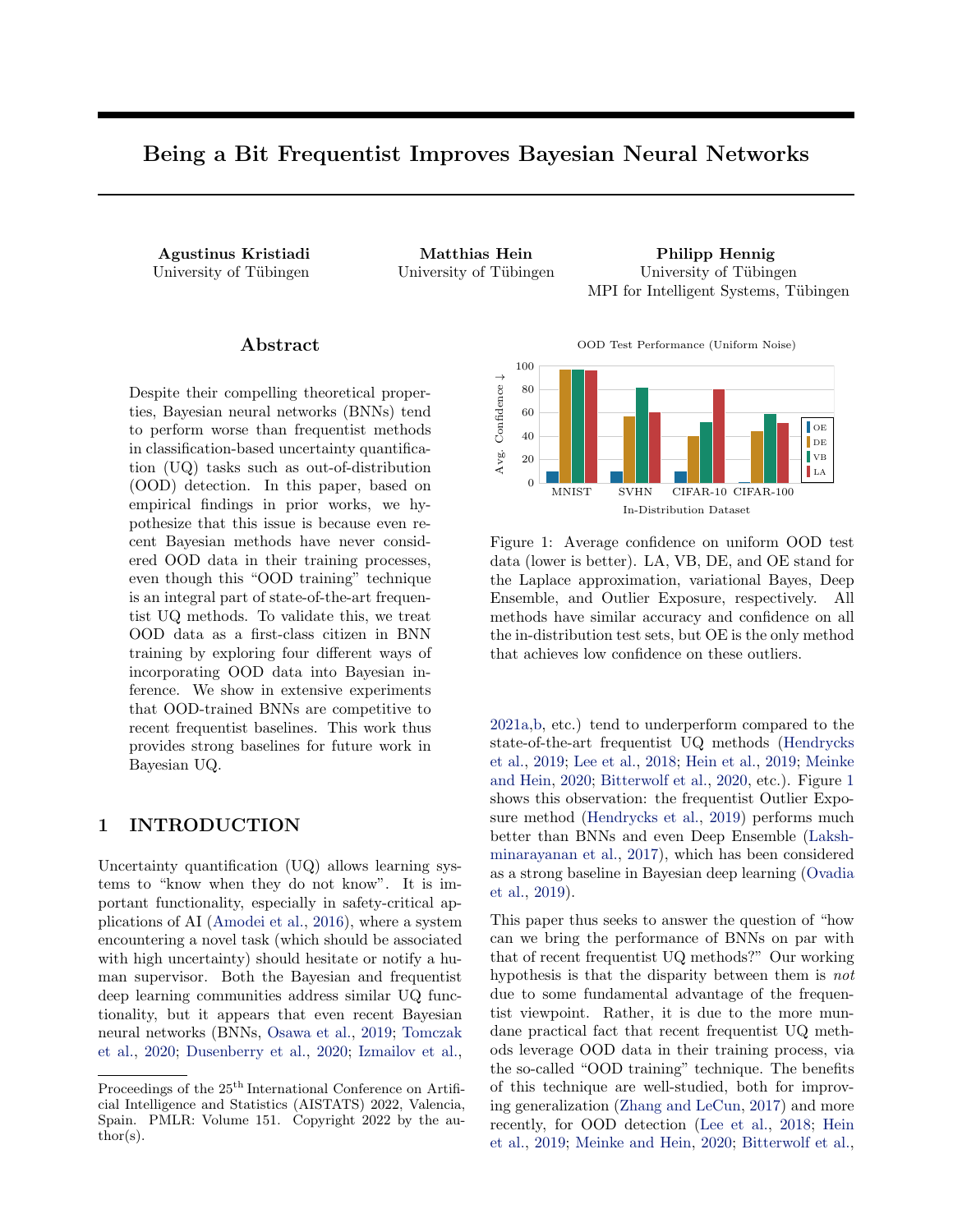[2020\)](#page-8-4). But while OOD data have been used for tuning the hyperparameters of BNNs [\(Kristiadi et al.,](#page-9-8) [2020a\)](#page-9-8), it appears that even recently proposed deep Bayesian methods have not considered OOD training. A reason for this may be that it is unclear how one can incorporate OOD data in the Bayesian inference itself.

We explore four options—some are philosophically clean, others are heuristics—of incorporating OOD data into Bayesian inference. These methods are motivated by the assumptions that the data (i) have an extra "none class", (ii) are entirely represented by "soft labels", or (iii) have mixed "hard" and "soft labels". Moreover, we also (iv) investigate an interpretation of the popular OE loss as a likelihood that can readily be used in Bayesian inference. We compare the four of them against strong baselines in various UQ tasks and show that BNNs equipped with these likelihoods can outperform a recent OOD-trained frequentist baseline. Our empirical findings thus validate the hypothesis that OOD training is the cause of BNNs underperformance. We hope that the proposed approaches, especially the simple yet best-performing "none-class" method, can serve as strong baselines in the Bayesian deep learning community.

## 2 PRELIMINARIES

We focus on classification tasks. Let  $F: \mathbb{R}^n \times \mathbb{R}^d \to$  $\mathbb{R}^c$  defined by  $(x, \theta) \mapsto F(x; \theta)$  be an  $\ell$ -layer, cclass NN with any activation function. Here,  $\mathbb{R}^n$ ,  $\mathbb{R}^d$ , and  $\mathbb{R}^c$  are the input, parameter, and output spaces of the network, respectively. Let  $P(X)$  and  $P(Y|X)$  be unknown probability distributions on  $\mathbb{R}^n$ and  $\{1, \ldots, c\}$ , respectively. Given an i.i.d. dataset  $\mathcal{D} := \{(x^{(i)}, y^{(i)})\}_{i=1}^m$  sampled from the previous distributions, the standard training procedure for F amounts (from the Bayesian perspective) to maximum a posteriori (MAP) estimation under a given likelihood  $p(\mathcal{D}|\theta) := \prod_{i=1}^m p(y^{(i)}|x^{(i)}, \theta)$  and a prior  $p(\theta)$ .

Let  $\Delta^c$  be the  $(c-1)$ -probability simplex. We define the *softmax* inverse-link function  $\sigma : \mathbb{R}^c \to \Delta^c$ by  $\sigma_k(z) := \exp(z_k) / \sum_{i=1}^c \exp(z_i)$  for each  $k =$  $1, \ldots, c$ . A common choice of the likelihood function for c-class classification networks is the softmax-Categorical likelihood: Given a datum pair  $(x, y) \in$ D and parameter  $\theta$ , the mapped output  $\sigma(F(x; \theta))$ can be interpreted as a probability vector and the Categorical log-likelihood over it can be defined by  $\log p_{\text{Cat}}(y|x,\theta) := \log \sigma_{y_k}(F(x;\theta)),$  i.e. it is simply the logarithm of the  $y_k$ -th component of the network's softmax output. Considering all the data, we write  $\log p_{\text{Cat}}(\mathcal{D}|\theta) := \sum_{i=1}^m \log p_{\text{Cat}}(y^{(i)}|x^{(i)}, \theta).$ Then, given a prior  $p(\theta)$ , the MAP estimate is a particular  $\theta$  satisfying  $\arg \max_{\theta} \log p_{\text{Cat}}(\mathcal{D}|\theta) + \log p(\theta) =$ 

 $\arg \max_{\theta} \log p(\theta | \mathcal{D}).$ In the case of a zero-mean isotropic Gaussian prior, this corresponds to a maximum likelihood under a weight decay regularization.

While MAP-estimated networks are established to achieve high accuracy, they are overconfident [\(Nguyen](#page-9-9) [et al.,](#page-9-9) [2015\)](#page-9-9). Bayesian methods promise to mitigate this issue [\(MacKay,](#page-9-10) [1992a;](#page-9-10) [Wilson and Izmailov,](#page-9-11) [2020,](#page-9-11) etc.). The core idea of Bayesian neural networks (BNNs) is to infer the full posterior  $p(\theta|\mathcal{D})$  (instead of just a single estimate of  $\theta$  in the case of MAP estimation) and marginalizing it to obtain the predictive distribution  $p(y|x, \mathcal{D}) = \int \sigma(F(x; \theta)) p(\theta | \mathcal{D}) d\theta$ . Unfortunately, due to the nonlinearity of F in  $\theta$ , this exact posterior is intractable, and various approximations have been proposed. Prominent among them are variational Bayes (VB, [Hinton and Van Camp,](#page-8-5) [1993;](#page-8-5) [Graves,](#page-8-6) [2011;](#page-8-6) [Blundell et al.,](#page-8-7) [2015,](#page-8-7) etc.) and Laplace approximations (LAs, [MacKay,](#page-9-12) [1992b;](#page-9-12) [Ritter et al.,](#page-9-13) [2018,](#page-9-13) etc.). Once an approximation  $q(\theta) \approx p(\theta|\mathcal{D})$  has been obtained, one can easily use it to approximate  $p(y|x, \mathcal{D})$  via Monte Carlo (MC) integration.

### 3 WHY BNNS UNDERPERFORM

Let  $U$  be the *data region*, i.e. a subset of the input space  $\mathbb{R}^n$  where the distribution  $P(X)$  assigns nonnegligible mass. Suppose  $V := \mathbb{R}^n \setminus U$  is the remaining subset of the input space  $\mathbb{R}^n$  that has low mass under  $P(X)$ , i.e. it is the *OOD region*. It has recently been shown that any point estimate of  $F$  can induce an arbitrarily overconfident prediction on V [\(Hein et al.,](#page-8-3) [2019;](#page-8-3) [Nguyen et al.,](#page-9-9) [2015\)](#page-9-9). While Bayesian methods have been shown to "fix" this issue in the asymptotic regime (i.e. when the distance between a test point  $x \in$  $V$  and the data region  $U$  tends to infinity; see [Kristiadi](#page-9-8) [et al.,](#page-9-8) [2020a,](#page-9-8)[b\)](#page-9-14), no such guarantee has been shown for non-asymptotic regime which contains outliers that are relatively close to U. In fact, empirical evidence shows that BNNs often yield suboptimal results in this regime, as Fig. [1](#page-0-0) shows.

In an adjacent field, the frequentist community has proposed a technique—referred to here as OOD training—to address this issue. The core idea is to "expose" the network to a particular kind of OOD data and let it generalize to unseen outliers. Suppose  $\mathcal{D}_{\text{out}} := \{\hat{x}_i \in V\}_{i=1}^{m_{\text{out}}}$  is a collection of  $m_{\text{out}}$  points<br>sampled from some distribution on  $V$ . Then, one sampled from some distribution on  $V$ . Then, one can incorporate these OOD samples into the standard MAP objective via an additional objective function  $\mathcal L$ that depends on the network and  $\mathcal{D}_{\text{out}}$ , but not the dataset  $D$ . We thus do the following:

<span id="page-1-0"></span>
$$
\underset{\theta}{\arg\max} \log p_{\text{Cat}}(\mathcal{D}|\theta) + \log p(\theta) + \mathcal{L}(\theta; \mathcal{D}_{\text{out}}). \quad (1)
$$

For instance, [Hendrycks et al.](#page-8-2) [\(2019\)](#page-8-2) define  $\mathcal L$  to be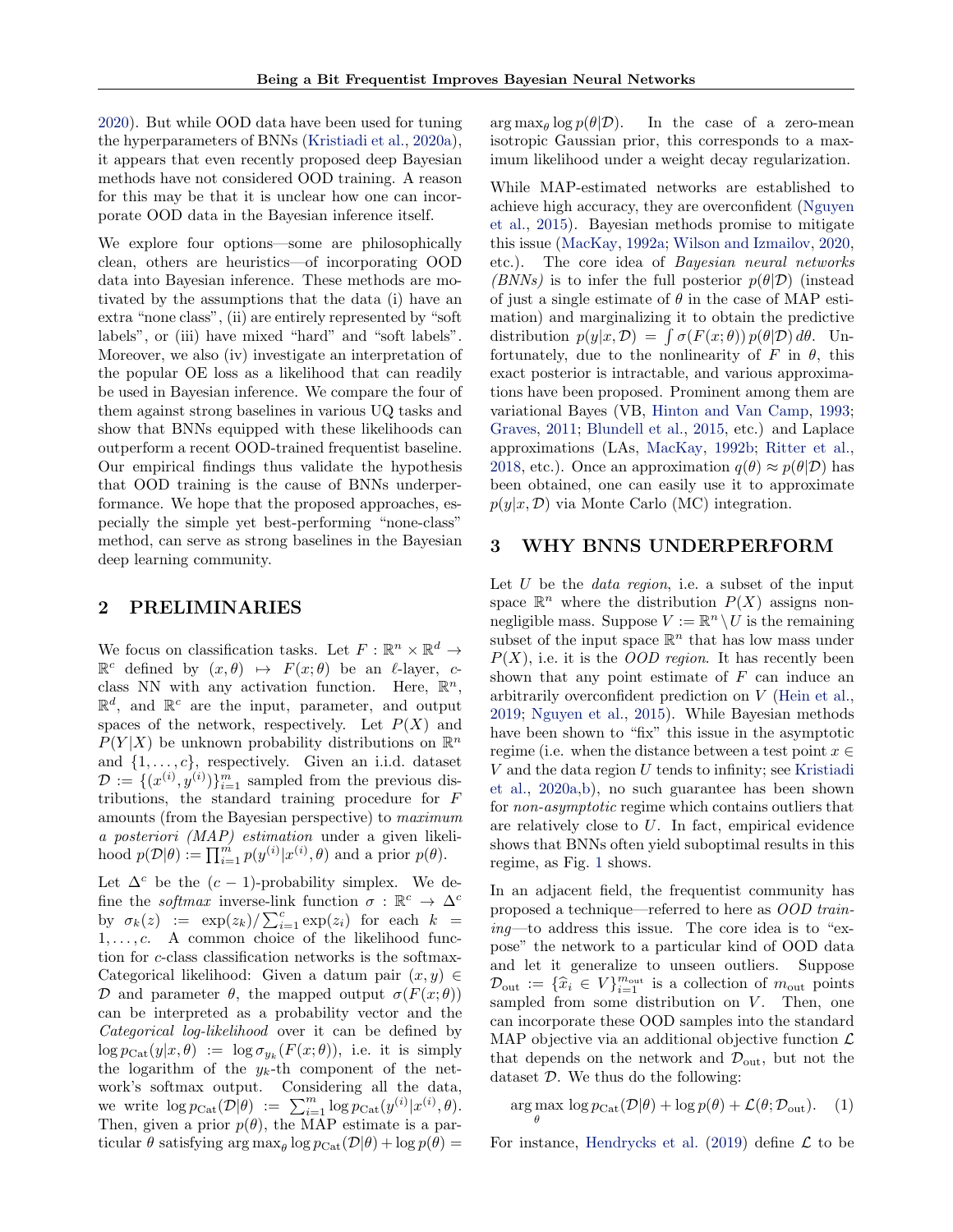the negative cross-entropy between the softmax output of  $F$  under  $\mathcal{D}_{\text{out}}$  and the uniform discrete distribution. Intuitively, [\(1\)](#page-1-0) tries to find a parameter vector of F that induces well-calibrated predictions both inside and outside of U. In particular, ideally, the network should retain the performance of the MAP estimate in U, while attaining the maximum entropy or uniform confidence prediction everywhere in  $V$ . Empirically, this frequentist robust training scheme obtains stateof-the-art performance in OOD detection benchmarks [\(Hendrycks et al.,](#page-8-2) [2019;](#page-8-2) [Meinke and Hein,](#page-9-5) [2020;](#page-9-5) [Bit](#page-8-4)[terwolf et al.,](#page-8-4) [2020,](#page-8-4) etc.).

While some works have employed OOD data for tuning the hyperparameters of BNNs [\(Kristiadi et al.,](#page-9-8) [2020a,](#page-9-8)[b\)](#page-9-14), ultimately OOD data are not considered as a first-class citizen in the Bayesian inference itself. Furthermore, while one can argue that theoretically, BNNs can automatically assign high uncertainty over V and thus robust to outliers, as we have previously discussed, empirical evidence suggests otherwise. Altogether, it thus now seems likely that indeed the fact that BNNs are not exposed to OOD data during training is a major factor contributing to the discrepancy in their UQ performance compared to that of the stateof-the-art frequentist methods.

#### <span id="page-2-3"></span>4 OOD TRAINING FOR BNNS

Motivated by the hypothesis laid out in the previous section, our goal here is to come up with an OOD training scheme for standard BNN inference while retaining a reasonable Bayesian interpretation. To this end, we explore four different ways of incorporating OOD data in Bayesian inference by making different assumptions about the data and hence the likelihood, starting from the most philosophically clean to the most heuristic.<sup>[1](#page-2-0)</sup>

#### Method 1: Extra "None Class"

The most straightforward yet philosophically clean way to incorporate unlabeled OOD data is by adding an extra class, corresponding to the "none class"—also known as the "dustbin" or "garbage class" [\(Zhang and](#page-10-0) [LeCun,](#page-10-0) [2017\)](#page-10-0). That is, we redefine our network  $F$  as a function  $\mathbb{R}^n \times \mathbb{R}^{d+\hat{d}} \to \mathbb{R}^{c+1}$  where  $\hat{d}$  is the number of additional parameters in the last layer associated with the extra class. Note that this is different from the "background class" method [\(Zhang and LeCun,](#page-10-0) [2017;](#page-10-0) [Wang and Aitchison,](#page-9-15) [2021\)](#page-9-15) which assumes that the extra class is tied to the rest of the classes and thus does not have additional parameters. We choose to use the "dustbin class" since [Zhang and LeCun](#page-10-0) [\(2017\)](#page-10-0) showed that it is the better of the two.

Under this assumption, we only need to label all OOD data in  $\mathcal{D}_{\text{out}}$  with the class  $c + 1$  and add them to the true dataset  $D$ . That is, the new dataset is  $D :=$  $\mathcal{D}\amalg \{(x_\text{out}^{(1)}, c+1), \ldots, (x_\text{out}^{(m_\text{out})}, c+1)\},$  where  $\amalg$  denotes disjoint union. Under this setting, we can directly use the Categorical likelihood, and thus, a BNN with this assumption has a sound Bayesian interpretation.

#### Method 2: Soft Labels

In this method, we simply assume that the data have "soft labels", i.e. the labels are treated as general probability vectors, instead of restricted to integer labels [\(Thiel,](#page-9-16)  $2008$  $2008$ ).<sup>2</sup> Thus, we can assume that the target Y is a  $\Delta^c$ -valued random variable. Under this assumption, since one-hot vectors are also elements of  $\Delta^c$  (they represent the c corners of  $\Delta^c$ ), we do not have to redefine  $D$  other than to one-hot encode the original integer labels.

Now let us turn our attention to the OOD training data. The fact that these data should be predicted with maximum entropy suggests that the suitable label for any  $x_{\text{out}} \in \mathcal{D}_{\text{out}}$  is the uniform probability vector  $u := (1/c, \ldots, 1/c)$  of length c—the center of  $\Delta^c$ . Thus, we can redefine  $\mathcal{D}_{\text{out}}$  as the set  $\{(x_{\text{out}}^{(i)}, u)\}_{i=1}^m$ , and then define a new joint dataset  $\widetilde{\mathcal{D}} := \mathcal{D} \amalg \mathcal{D}_{\text{out}}$  containing both the soft-labeled in- and out-distribution training data. Note that without the assumption that Y is a simplex-valued random variable, we cannot assign the label  $u$  to the OOD training data, and thus we cannot naturally convey our intuition that we should be maximally uncertain over OOD data.

Under the previous assumption, we have to adapt the likelihood. A straightforward choice for simplexvalued random variables is the Dirichlet likelihood  $p_{\text{Dir}}(y|x,\theta) := \text{Dir}(y|\alpha(F(x;\theta)))$  where we have made the dependence of  $\alpha$  to the network output  $F(x;\theta)$ explicit. So, we obtain the log-likelihood function

<span id="page-2-2"></span>
$$
\log p_{\text{Dir}}(y|x,\theta) = \log \Gamma(\alpha_0) - \log \Gamma(\alpha_k(F(x;\theta)))
$$

$$
+ \sum_{k=1}^{c} (\alpha_k(F(x;\theta)) - 1) \log y_k,
$$
 (2)

where  $\alpha_0 := \sum_{k=1}^c \alpha_k(F(x; \theta))$  and  $\Gamma$  is the Gamma function. Therefore, the log-likelihood for  $\mathcal{D}$  is given by  $\log p_{\text{Dir}}(\widetilde{\mathcal{D}}|\mathcal{x},\theta) = \sum_{i=1}^{m} \log p_{\text{Dir}}(y^{(i)}|x^{(i)},\theta) +$  $\sum_{i=1}^{m_{\text{out}}} \log p_{\text{Dir}}(u|x_{\text{out}}^{(i)}, \theta)$ , which can readily be used in a Bayesian inference.

<span id="page-2-0"></span><sup>&</sup>lt;sup>1</sup>One might be tempted to treat  $\mathcal L$  in [\(1\)](#page-1-0) as a log-prior. However not only does this mean that we have a (controversial) data-dependent prior, but also it introduces implementation issues, e.g. the KL-divergence term in VB's objective cannot be computed easily anymore.

<span id="page-2-1"></span><sup>&</sup>lt;sup>2</sup>The term "soft label" here is different than "fuzzy label" [\(Kuncheva,](#page-9-17) [2000;](#page-9-17) [El Gayar et al.,](#page-8-8) [2006\)](#page-8-8) where it is not constrained to sum to one.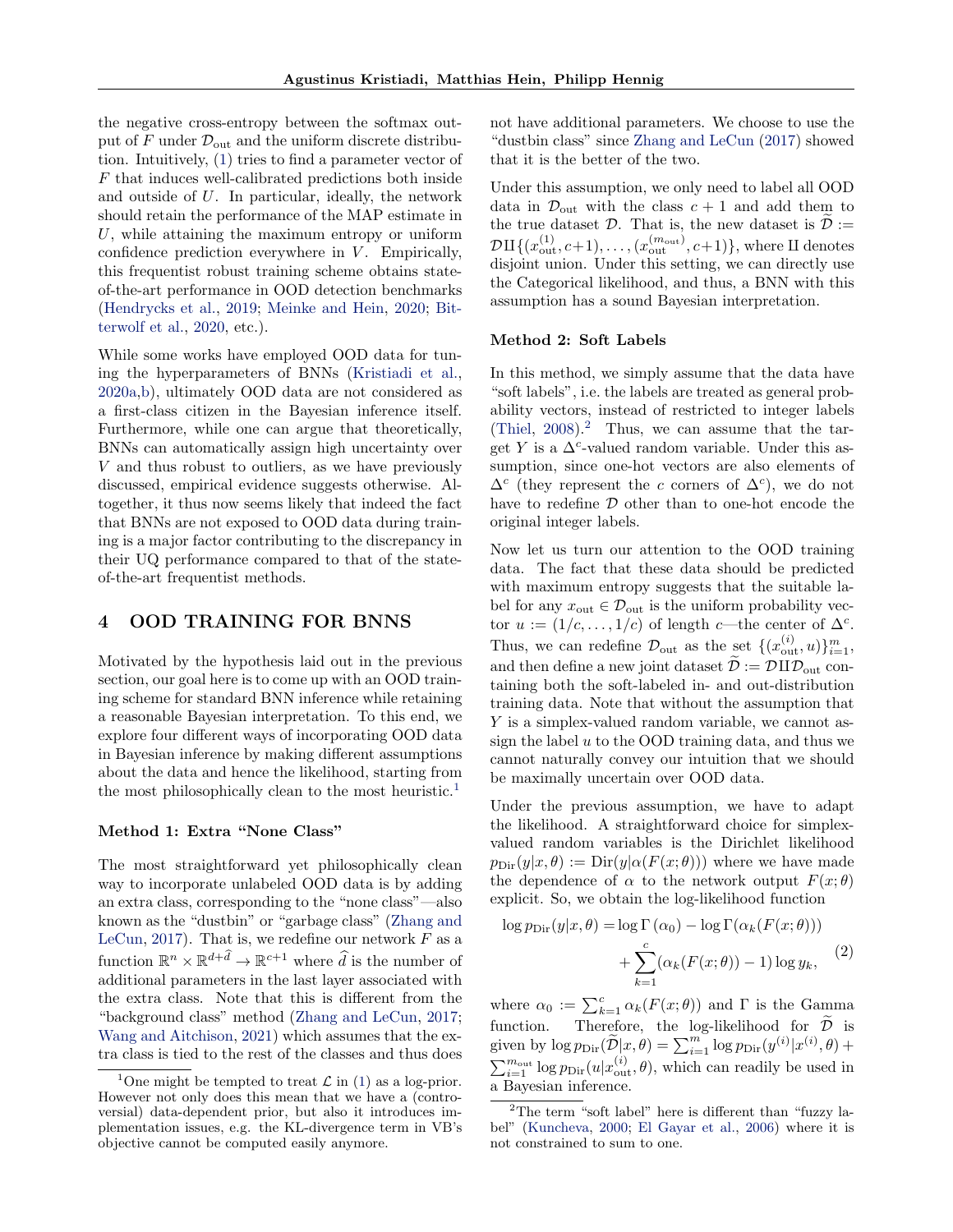One thing left to discuss is the definition of  $\alpha(F(x; \theta))$ . An option is to decompose it into the mean and preci-sion [\(Minka,](#page-9-18) [2000\)](#page-9-18). We do so by writing  $\alpha_k(F(x;\theta)) =$  $\gamma \sigma_k(F(x; \theta))$  for each  $k = 1, \ldots, c$ , where  $\gamma$  is the precision (treated as a hyperparameter) and the softmax output  $\sigma(F(x; \theta))$  represents the mean—which is valid since it is an element of  $\Delta^c$ . The benefits are two-fold: First, since we focus solely on the mean, it is easier for optimization [\(Minka,](#page-9-18) [2000\)](#page-9-18). Indeed, we found that the alternatives, such as  $\alpha_k(F(x; \theta)) = \exp(F_k(x; \theta))$  yield worse results. Second, after training, we can use the softmax output of  $F$  as usual without additional steps, i.e. when making a prediction, we can treat the network as if it was trained using the standard softmax-Categorical likelihood.

#### Method 3: Mixed Labels

There is a technical issue when using the Dirichlet likelihood for the in-distribution data: It is known that the Dirichlet likelihood does not work well with onehot encoded vectors and that it is harder to optimize than the Categorical likelihood [\(Malinin and Gales,](#page-9-19) [2018\)](#page-9-19). To see this, notice in [\(2\)](#page-2-2) that the logarithm is applied to  $y_k$ , in contrast to  $\sigma_k(F(x; \theta))$  in the Categorical likelihood. If  $y$  is a one-hot encoded vector, this implies that for all but one  $k \in \{1, \ldots, c\}$ , the expression  $\log y_k$  is undefined and thus the entire loglikelihood also is. While one can mitigate this issue via e.g. label smoothing [\(Malinin and Gales,](#page-9-19) [2018;](#page-9-19) [Szegedy](#page-9-20) [et al.,](#page-9-20) [2016\)](#page-9-20), ultimately we found that models with the Dirichlet likelihood generalize worse than their Categorical counterparts (more in Section [6\)](#page-4-0). Fortunately, the Dirichlet log-likelihood [\(2\)](#page-2-2) does not suffer from this issue when used for OOD data because their label  $u$  is the uniform probability vector—in particular, all components of u are strictly larger than zero.

Motivated by these observations, we combine the best of both worlds in the stability of the Categorical likelihood in modeling "hard" one-hot encoded labels (or equivalently, integer labels) and the flexibility of the Dirichlet likelihood in modeling soft labels. To this end, we assume that all the in-distribution data in  $D$  have the standard integer labels, while all the OOD data in  $\mathcal{D}_{\text{out}}$  have soft labels. Then, assuming  $\mathcal{D} = \mathcal{D}$  II  $\mathcal{D}_{\text{out}}$ , we define the following "mixed" loglikelihood:

$$
\begin{aligned} \log p(\widetilde{\mathcal{D}}|\theta):=\sum_{i=1}^{m}\log p_{\text{Cat}}(y^{(i)}|x^{(i)},\theta)\\ &+\sum_{i=1}^{m_{\text{out}}} \log p_{\text{Dir}}(u|x^{(i)}_{\text{out}},\theta). \end{aligned}
$$

The implicit assumption of this formulation is that, unlike the two previous methods, we have two distinct generative processes for generating the labels of input points in  $U$  and  $V$ . Data in  $D$  can thus have a different "data type" than data in  $\mathcal{D}_{\text{out}}$ . This method can therefore be interpreted as solving a multi-task or multi-modal learning problem.

#### Method 4: Frequentist-Loss Likelihood

Considering the effectiveness of frequentist methods, it is thus tempting to give a direct Bayesian treatment upon them. But to do so, we first have to find a sound probabilistic justification of  $\mathcal L$  in [\(1\)](#page-1-0) since not all loss functions can be interpreted as likelihood. We use the OE objective [\(Hendrycks et al.,](#page-8-2) [2019\)](#page-8-2) as a use case.

First, recall that OE's OOD objective—the last term in  $(1)$ —is given by

<span id="page-3-0"></span>
$$
\mathcal{L}_{\text{OE}}(\theta; \mathcal{D}_{\text{out}}) := - \mathop{\mathbb{E}}_{x_{\text{out}} \sim \mathcal{D}_{\text{out}}} (H(\sigma(F(x_{\text{out}}; \theta)), u))
$$

$$
= \frac{1}{c m_{\text{out}}} \sum_{i=1}^{m_{\text{out}}} \sum_{k=1}^{c} \log \sigma_c(F(x_{\text{out}}^{(i)}; \theta)),
$$
(3)

where  $u := (1/c, \ldots, 1/c) \in \Delta^c$  is the uniform probability vector of length  $c$  and  $H$  is the functional measuring the *cross-entropy* between its two arguments. Our goal here is to interpret [\(3\)](#page-3-0) as a log-likelihood function: we aim at finding a log-likelihood function  $\log p(\mathcal{D}_{\text{out}}|\theta)$  over  $\mathcal{D}_{\text{out}}$  that has the form of  $\mathcal{L}_{\text{OE}}$ . This is sufficient for defining the overall likelihood over D and  $\mathcal{D}_{\text{out}}$  since given this function and assuming that these datasets are independent, we readily have a probabilistic interpretation of the log-likelihood terms in [\(1\)](#page-1-0):  $\log p(\mathcal{D}, \mathcal{D}_{\text{out}}|\theta) = \log p_{\text{Cat}}(\mathcal{D}|\theta) + \log p(\mathcal{D}_{\text{out}}|\theta).$ 

We begin with the assumption that the Categorical likelihood is used to model both the in- and out-ofdistribution data—in particular, we use the standard integer labels for both  $\mathcal{D}$  and  $\mathcal{D}_{\text{out}}$ . Now, recall that the OOD data ideally have the uniform confidence, that is, they are equally likely under all possible labels. But since we have assumed hard labels, we cannot use u directly as the label for  $x_{\text{out}} \in \mathcal{D}_{\text{out}}$ . To circumvent this, we redefine the OOD dataset  $\mathcal{D}_{\text{out}}$  by assigning all c possible labels to each  $x_{\text{out}}$ , based on the intuition that  $F$  should be "maximally confused" about the correct label of  $x_{\text{out}}$ .

<span id="page-3-1"></span>
$$
\mathcal{D}_{\text{out}} := \{ (x_{\text{out}}^{(1)}, 1), \dots, (x_{\text{out}}^{(1)}, K), \dots, (x_{\text{out}}^{(m_{\text{out}})}, K) \}.
$$
\n
$$
(4)
$$
\n
$$
(x_{\text{out}}^{(m_{\text{out}})}, 1), \dots, (x_{\text{out}}^{(m_{\text{out}})}, K) \}.
$$

Thus, given  $m_{\text{out}}$  unlabeled OOD data, we have  $|\mathcal{D}_{\text{out}}| = c m_{\text{out}}$  OOD data points in our OOD training set. So, the negative log-Categorical likelihood over  $\mathcal{D}_{\text{out}}$  is given by

$$
-\log p(\mathcal{D}_{\text{out}}|\theta) = \sum_{i=1}^{m_{\text{out}}} \sum_{k=1}^{c} \log \sigma_k(F(x_{\text{out}}^{(i)}; \theta)) \qquad (5)
$$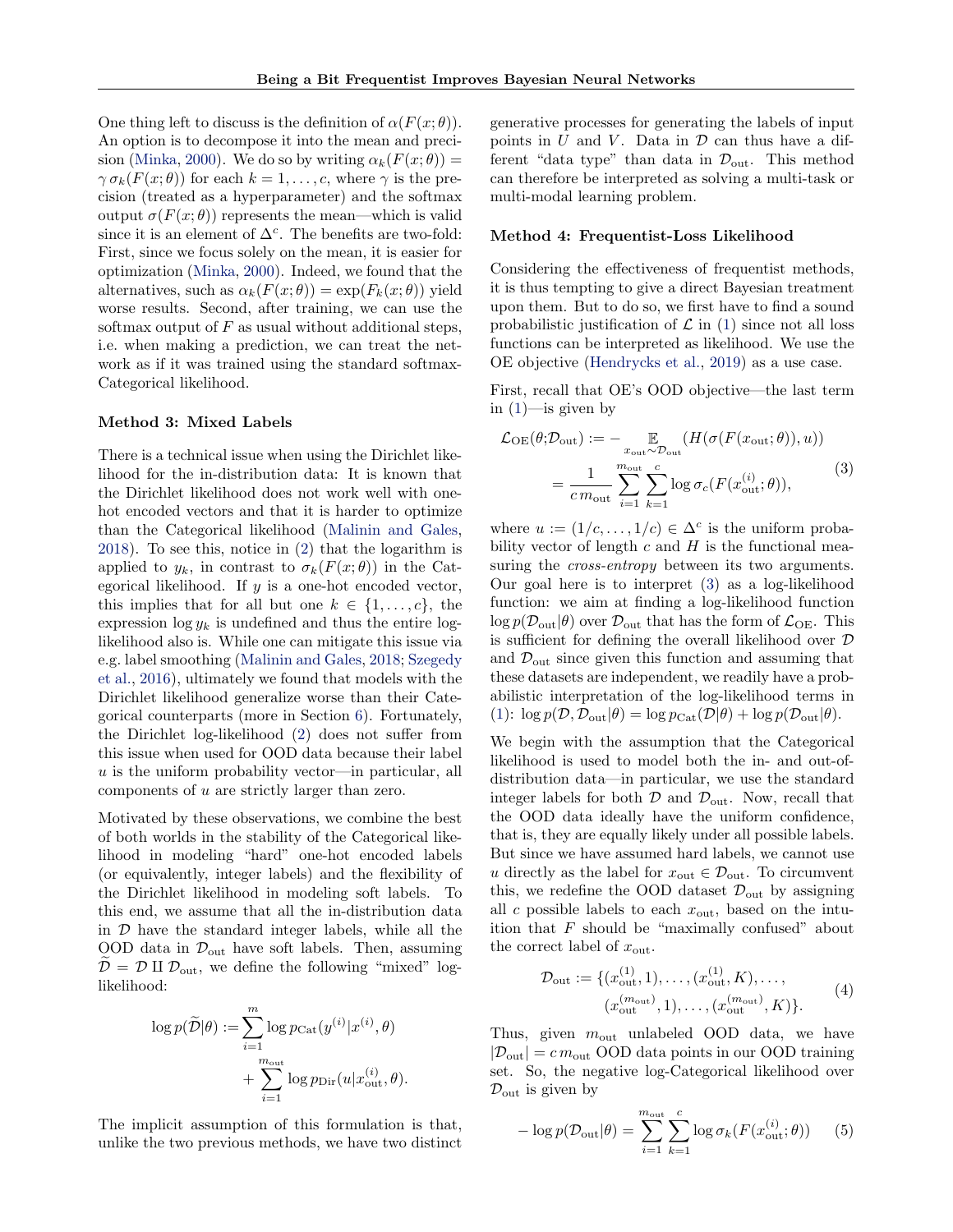<span id="page-4-1"></span>

Figure 2: Confidence estimate of the frequentist OE baseline (a) and the Bayesian OOD-training methods discussed in Section [4](#page-2-3) (b-e). For the BNNs, we use the Laplace approximation  $(LA)$ . The suffixes "+NC", "+SL", "+ML", and "+OE" refer to the "none class", "soft labels", "mixed labels", and "OE likelihoods" methods, respectively. The bottom row shows the zoomed-out versions of the top one. The OOD training data is sampled from Unif $[-6, 6]^2$ . While OE yields calibrated uncertainty near the training data (a), it is overconfident far from them. Meanwhile, Bayesian methods are less overconfident far away from the data (b-e).

Comparing this to [\(3\)](#page-3-0), we identify that  $\log p(\mathcal{D}_{\text{out}}|\theta)$  is exactly  $\mathcal{L}_{\text{OE}}$ , up to a constant factor  $1/(cm_{\text{out}})$ , which can be thought of as a tempering factor to  $p(\mathcal{D}_{\text{out}}|\theta)$ . We have thus obtained the probabilistic interpretation of OE's objective—this likelihood can then be soundly used in a Bayesian inference—albeit arising from applying a heuristic [\(4\)](#page-3-1) to the data.

#### 4.1 Remark

Here, we consider the question of whether there is an inherent advantage of using OOD-trained BNNs instead of the standard OOD-trained network. One answer to this question is given by the recent finding that Bayesian methods naturally yield low uncertainty in regions far away from the data [\(Kristiadi et al.,](#page-9-8) [2020a\)](#page-9-8). In contrast, OOD-trained point-estimated networks do not enjoy such a guarantee by default and must resort to e.g. generative models [\(Meinke and Hein,](#page-9-5) [2020\)](#page-9-5). We illustrate this observation synthetically in Fig. [2.](#page-4-1)

## 5 RELATED WORK

OOD training for BNNs has recently been used for tuning the hyperparameters of LAs [\(Kristiadi et al.,](#page-9-8) [2020a,](#page-9-8) [2021\)](#page-9-21). However, it appears that OOD training is not commonly utilized by BNNs in the Bayesian inference itself. [Wang and Aitchison](#page-9-15) [\(2021\)](#page-9-15), at the same time window as this work, also proposed OOD training for BNNs by justifying the presence of OOD training data as a consequence of the data curation process. Nevertheless, their method is different than all the methods proposed here, as discussed in Section [4,](#page-2-3) and only validated on a single BNN. Meanwhile, we explore four distinct methods and extensively validate them on various BNNs, see Section [6.](#page-4-0)

From an adjacent field, adversarial training for BNNs has recently been studied. In particular, [Liu et al.](#page-9-22) [\(2019\)](#page-9-22) specifically employ VB and modify the first term of the ELBO to take into account the worst-case perturbation of each data point, which can be thought of as a particular type of OOD data. Unlike theirs, our methods are for general OOD data and are agnostic to the approximate inference method.

Non-Bayesian Dirichlet-based models have recently been studied for UQ [\(Sensoy et al.,](#page-9-23) [2018\)](#page-9-23). Similar to our proposed "soft labels" and "mixed labels" likelihoods, [Malinin and Gales](#page-9-19) [\(2018,](#page-9-19) [2019\)](#page-9-24); [Nandy et al.](#page-9-25) [\(2020\)](#page-9-25) use the Dirichlet distribution as the output of a non-Bayesian network and employ OOD training via a custom, non-standard loss. Their methods' Bayesian interpretation is therefore unclear. In contrast, for modeling soft labels, we simply use the standard Dirichlet log-likelihood function, which is wellstudied in the context of generalized linear models [\(Gueorguieva et al.,](#page-8-9) [2008\)](#page-8-9). Our methods thus retain a clear Bayesian interpretation when used in BNNs.

### <span id="page-4-0"></span>6 EXPERIMENTS

#### 6.1 Setup

Baselines We use the following strong, recent base-lines to represent non-Bayesian methods:<sup>[3](#page-4-2)</sup> (i) standard MAP-trained network (MAP), (ii) Deep Ensemble (DE, [Lakshminarayanan et al.,](#page-9-6) [2017\)](#page-9-6), and (iii) Outlier Exposure (OE, [Hendrycks et al.,](#page-8-2) [2019\)](#page-8-2). Note that DE and OE are among the established state-of-the-art frequentist UQ methods.

For standard Bayesian methods, i.e. those considering

<span id="page-4-2"></span><sup>3</sup>Deep Ensemble can also be seen as a Bayesian method, but it was originally proposed as a frequentist method.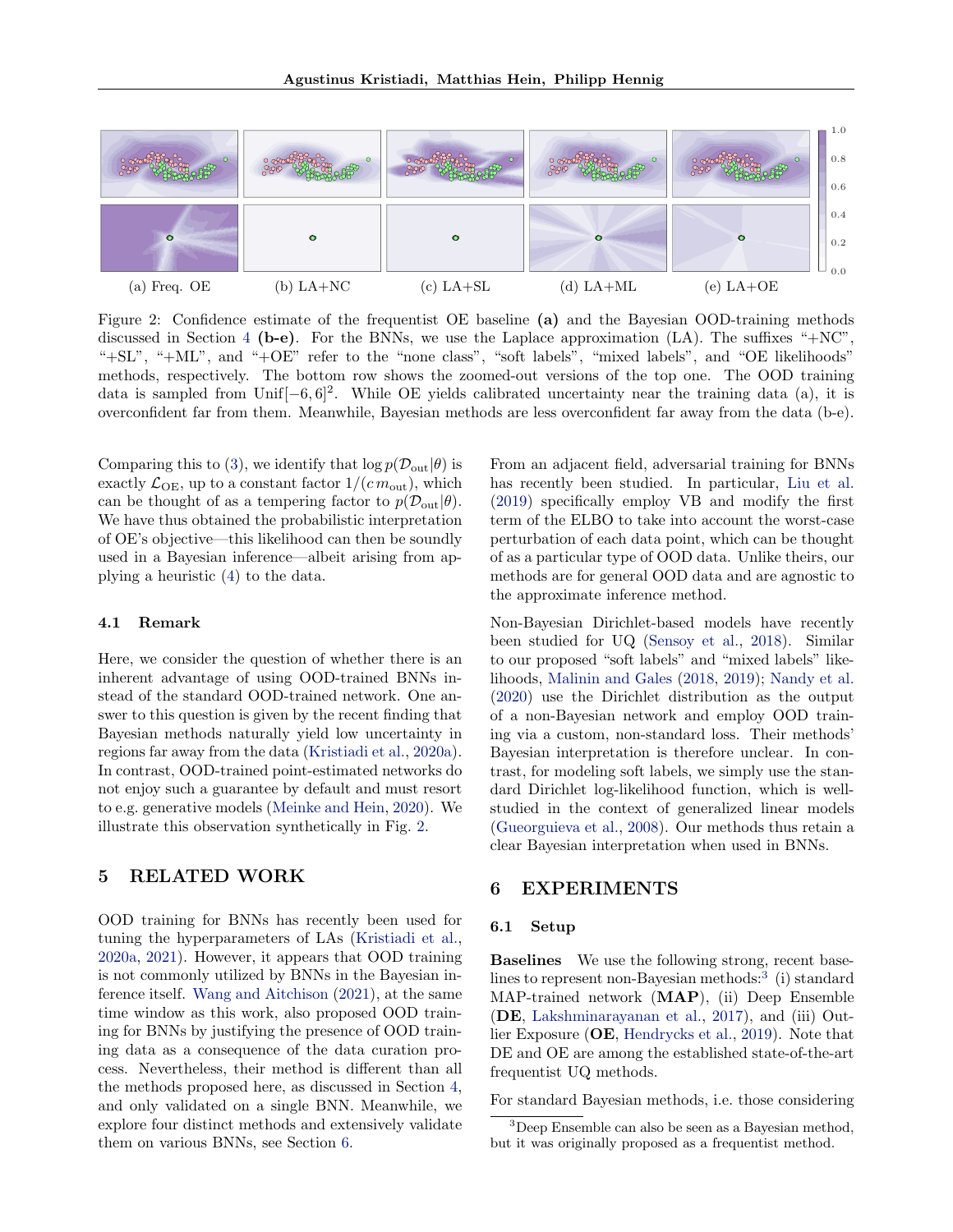|        | <b>MNIST</b>                    | <b>F-MNIST</b>                 | <b>SVHN</b>                    | $CIFAR-10$                     | $CIFAR-100$                    |
|--------|---------------------------------|--------------------------------|--------------------------------|--------------------------------|--------------------------------|
| MAP    | $99.4 \pm 0.0 / 6.4 \pm 0.0$    | $92.4 \pm 0.0 / 13.9 \pm 0.0$  | $97.4 \pm 0.0 / 8.9 \pm 0.0$   | $94.8 \pm 0.0 / 10.0 \pm 0.0$  | $76.7 \pm 0.0 / 14.3 \pm 0.0$  |
| DE     | 99.5 $\pm$ 0.0 / 8.6 $\pm$ 0.0  | 93.6 $\pm$ 0.0 / 3.6 $\pm$ 0.0 | $97.6 \pm 0.0 / 3.5 \pm 0.0$   | $95.7 \pm 0.0 / 4.5 \pm 0.0$   | 80.0 $\pm$ 0.0 / 1.9 $\pm$ 0.0 |
| OЕ     | $99.4 \pm 0.0 / 5.3 \pm 0.0$    | $92.3 \pm 0.0 / 12.1 \pm 0.0$  | $97.4 \pm 0.0 / 10.6 \pm 0.0$  | $94.6 \pm 0.0 / 13.2 \pm 0.0$  | $76.7 \pm 0.0 / 15.0 \pm 0.0$  |
| VВ     | 99.5 $\pm$ 0.0 / 11.2 $\pm$ 0.3 | $92.4 \pm 0.0 / 3.7 \pm 0.2$   | $97.5 \pm 0.0 / 5.7 \pm 0.2$   | $94.9 \pm 0.0$ / $5.8 \pm 0.2$ | $75.4 \pm 0.0 / 8.3 \pm 0.0$   |
| $+NC$  | $99.4 \pm 0.0 / 12.6 \pm 0.3$   | $92.2 \pm 0.0 / 3.3 \pm 0.1$   | $97.5 \pm 0.0 / 4.1 \pm 0.1$   | $94.4 \pm 0.0 / 5.5 \pm 0.1$   | $74.1 \pm 0.0 / 10.7 \pm 0.1$  |
| $+SL$  | 99.5 $\pm$ 0.0 / 10.5 $\pm$ 0.3 | 93.1 $\pm$ 0.0 / 6.3 $\pm$ 0.1 | 97.6 $\pm$ 0.0 / 9.3 $\pm$ 0.2 | $93.0 \pm 0.0 / 11.0 \pm 0.1$  | $71.4 \pm 0.0 / 13.0 \pm 0.0$  |
| $+ML$  | $99.3 \pm 0.0 / 11.8 \pm 0.2$   | $92.0 \pm 0.0 / 2.5 \pm 0.1$   | $97.6 \pm 0.0 / 4.2 \pm 0.0$   | $95.0 \pm 0.0 / 4.9 \pm 0.2$   | $75.4 \pm 0.0 / 10.4 \pm 0.0$  |
| $+OE$  | $99.4 \pm 0.0 / 10.0 \pm 0.2$   | $92.3 \pm 0.0 / 3.0 \pm 0.2$   | $97.6 \pm 0.0 / 5.7 \pm 0.2$   | $94.8 \pm 0.0 / 4.6 \pm 0.2$   | $74.2 \pm 0.0 / 8.9 \pm 0.0$   |
| LA –   | $99.4 \pm 0.0 / 7.6 \pm 0.1$    | $92.5 \pm 0.0 / 11.3 \pm 0.2$  | $97.4 \pm 0.0 / 3.3 \pm 0.3$   | $94.8 \pm 0.0 / 7.5 \pm 0.3$   | $76.6 \pm 0.1 / 8.3 \pm 0.1$   |
| $+NC$  | $99.4 \pm 0.0 / 5.4 \pm 0.7$    | $92.4 \pm 0.0 / 8.5 \pm 0.3$   | $97.3 \pm 0.0 / 4.6 \pm 0.2$   | $94.0 \pm 0.0 / 6.6 \pm 0.3$   | $76.2 \pm 0.0 / 6.1 \pm 0.0$   |
| $+$ SL | $99.7 \pm 0.0 / 12.1 \pm 1.1$   | $93.2 \pm 0.0 / 3.2 \pm 0.3$   | $97.5 \pm 0.0 / 7.4 \pm 0.2$   | $93.6 \pm 0.0 / 10.2 \pm 0.2$  | $72.3 \pm 0.1 / 7.1 \pm 0.2$   |
| $+ML$  | $99.4 \pm 0.0 / 7.5 \pm 1.0$    | $92.5 \pm 0.0 / 5.9 \pm 0.2$   | $97.4 \pm 0.0 / 2.9 \pm 0.2$   | $94.8 \pm 0.0 / 6.9 \pm 0.3$   | $76.5 \pm 0.1 / 4.4 \pm 0.1$   |
| $+OE$  | $99.4 \pm 0.0 / 4.8 \pm 0.7$    | $92.3 \pm 0.0 / 7.4 \pm 0.1$   | $97.4 \pm 0.0 / 3.2 \pm 0.1$   | $94.6 \pm 0.0 / 8.8 \pm 0.1$   | $76.7 \pm 0.1 / 4.4 \pm 0.1$   |

<span id="page-5-1"></span>Table 1: Test accuracy  $(\uparrow)$  / ECE  $(\downarrow)$ , averaged over five prediction runs. Best values in each categories (separated by horizontal lines) are in bold.

only  $\mathcal D$  in the inference, we use (iv) the all-layer diagonal Laplace approximation on top of the MAP network  $(LA)$  and  $(v)$  the last-layer mean-field VB  $(VB,$ [Graves,](#page-8-6) [2011;](#page-8-6) [Blundell et al.,](#page-8-7) [2015\)](#page-8-7). We mainly use only these simple Bayesian methods to validate that the proposed likelihood could make even these crudely approximated BNNs competitive to the strong baselines. Results with more advanced BNNs are in Tab. [5.](#page-7-0)

To represent our methods, we again use the same LA and VB but with the modifications proposed in Sec-tion [4.](#page-2-3) We denote these modified methods  $LA+X$ and  $VB+X$ , respectively. Here, X is the abbreviation for the proposed methods, i.e. NC for "none class" (Method 1), SL for "soft label" (Method 2), ML for "mixed label" (Method 3), and OE for "OE likelihood" (Method 4).

Finally, we use the LeNet and WideResNet-16-4 architectures, trained in the usual manner—see Appendix [B.](#page-11-0) Source code is available at [https://](https://github.com/wiseodd/bayesian_ood_training) [github.com/wiseodd/bayesian\\_ood\\_training](https://github.com/wiseodd/bayesian_ood_training).

Datasets As the in-distribution datasets, we use: (i) MNIST, (ii) Fashion-MNIST (F-MNIST), (iii) SVHN, (iv) CIFAR-10, and (v) CIFAR-100. For each of them, we obtain a validation set of size 2000 by randomly splitting the test set. For methods requiring OOD training data, i.e.  $OE$ ,  $LA+X$ , and  $VB+X$ , we use the 32×32 downsampled ImageNet dataset [\(Chrabaszcz](#page-8-10) [et al.,](#page-8-10) [2017\)](#page-8-10) as an alternative to the 80M Tiny Images dataset used by [Hendrycks et al.](#page-8-2) [\(2019\)](#page-8-2); [Meinke and](#page-9-5) [Hein](#page-9-5)  $(2020)$ , since the latter is not available anymore.<sup>[4](#page-5-0)</sup> For OOD detection tasks, we use various unseen (i.e. not used for training or tuning) OOD test sets as used in [\(Meinke and Hein,](#page-9-5) [2020;](#page-9-5) [Hein et al.,](#page-8-3) [2019\)](#page-8-3), both real-world (e.g. E-MNIST) and synthetic (e.g. uniform noise). For text classification, we use the Stanford Sentiment Treebank (SST, [Socher et al.,](#page-9-26) [2013\)](#page-9-26) and the TREC dataset [\(Voorhees,](#page-9-27) [2001\)](#page-9-27). We detail of all OOD test sets in Appendix [A.](#page-11-1) We furthermore test the methods in a dataset-shift robustness task using the corrupted CIFAR-10 (CIFAR-10-C) dataset [\(Ova](#page-9-7)[dia et al.,](#page-9-7) [2019;](#page-9-7) [Hendrycks and Dietterich,](#page-8-11) [2019\)](#page-8-11).

Metrics To measure OOD detection performance, we use the standard FPR95 metric, which measures the false positive rate at 95% true positive rate. Other metrics such as average confidence and area under the ROC curve are presented in the appendix. Meanwhile, to measure dataset-shift robustness and predictive performance, we use test accuracy and expected calibration error (ECE) with 15 bins [\(Naeini et al.,](#page-9-28) [2015\)](#page-9-28).

#### 6.2 Generalization and Calibration

We present the generalization and calibration performance in Table [1.](#page-5-1) We note that generally, all methods discussed in Section [4](#page-2-3) attain comparable accuracy to, and are better calibrated than the vanilla MAP/OE models. However, the "soft label" method tends to underperform in both accuracy and ECE—this can be seen clearly on CIFAR-100. This issue appears to be because of the numerical issue we have discussed in Section [4.](#page-2-3) Note that this issue seems to also plague other Dirichlet-based methods [\(Malinin and Gales,](#page-9-19) [2018,](#page-9-19) [2019\)](#page-9-24). Overall, it appears that Bayesian OOD training with NC, ML, and OE is not harmful to the in-distribution performance—they are even more calibrated than the frequentist OE.

#### 6.3 OOD Detection

We present the OOD detection results on image classification datasets in Table  $2<sup>5</sup>$  $2<sup>5</sup>$  $2<sup>5</sup>$  As indicated in Fig. [1,](#page-0-0)

<span id="page-5-0"></span><sup>4</sup> [https://groups.csail.mit.edu/vision/](https://groups.csail.mit.edu/vision/TinyImages/) [TinyImages/](https://groups.csail.mit.edu/vision/TinyImages/).

<span id="page-5-2"></span><sup>&</sup>lt;sup>5</sup>Refer to Appendix [C](#page-12-0) for the detailed, non-averaged results for Tables [2](#page-6-0) to [5,](#page-7-0) along with additional metrics.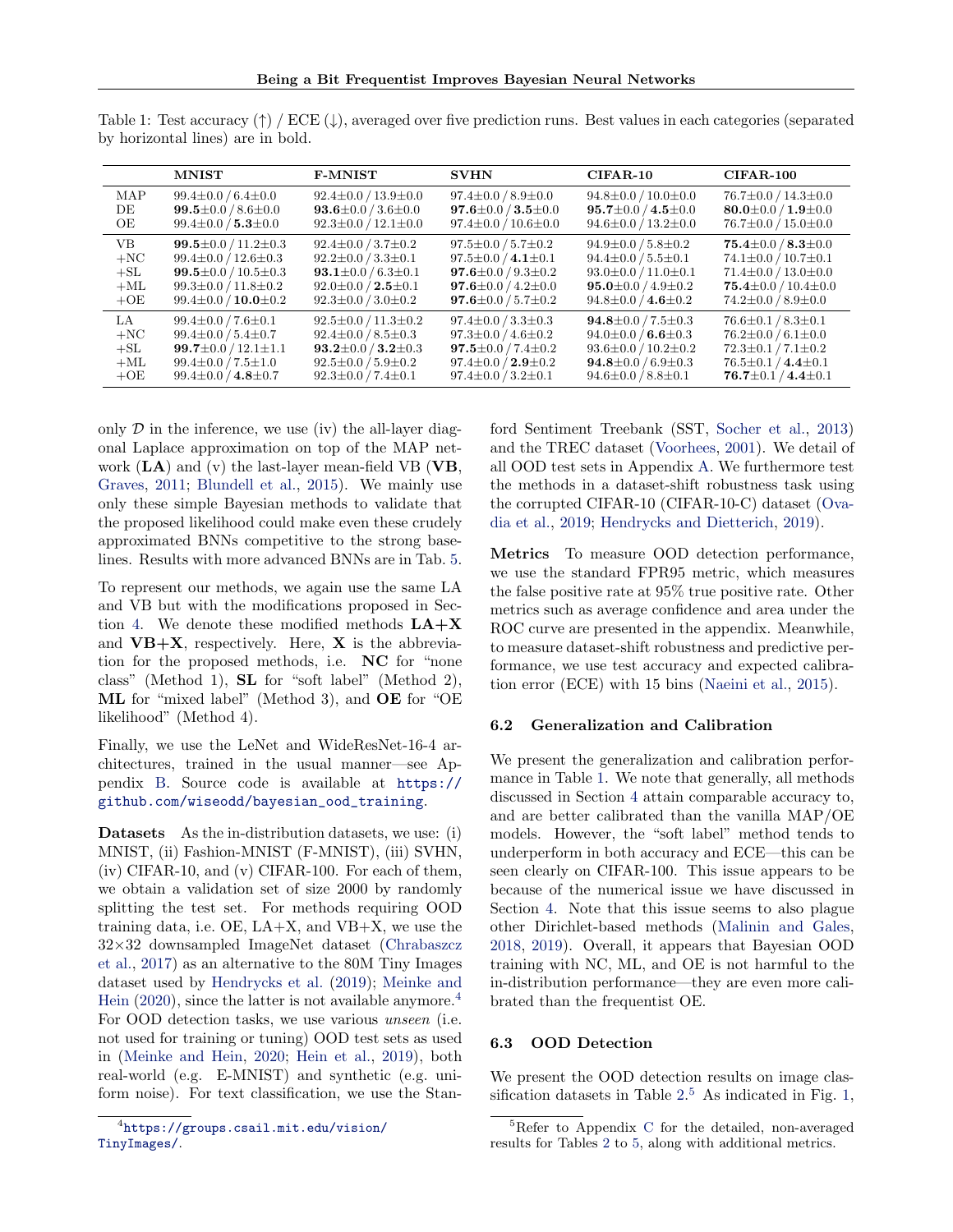| Methods   | <b>MNIST</b> | <b>F-MNIST</b> | <b>SVHN</b> | $CIFAR-10$ | $CIFAR-100$ |
|-----------|--------------|----------------|-------------|------------|-------------|
| MAP       | 17.7         | 69.4           | 22.4        | 52.4       | 81.0        |
| DE        | 10.6         | 61.4           | 10.1        | 32.3       | 73.3        |
| ΟE        | 5.4          | 16.2           | 2.1         | 22.8       | 54.0        |
| <b>VB</b> | 25.7         | 63.3           | 22.0        | 36.5       | 77.6        |
| $+NC$     | 7.5          | 15.0           | 1.4         | 28.0       | 49.9        |
| $+SL$     | 2.7          | 4.2            | 1.8         | 40.4       | 62.3        |
| $+ML$     | 7.4          | 19.6           | 1.4         | 29.1       | 50.2        |
| $+OE$     | 6.8          | 22.4           | 1.5         | 29.8       | 53.3        |
| LA        | 19.4         | 68.7           | 17.1        | 53.6       | 81.3        |
| $+NC$     | 6.6          | 8.3            | 1.5         | 20.1       | 47.4        |
| $+SL$     | 2.2          | 4.1            | 1.0         | 38.5       | 60.9        |
| $+ML$     | 5.5          | 14.3           | $1.1\,$     | 21.8       | 52.5        |
| $+OE$     | 5.4          | 17.0           | $1.1\,$     | 23.3       | 53.9        |

<span id="page-6-0"></span>Table 2: OOD data detection in terms of FPR95. Values are averages over six OOD test sets and five prediction runs—lower is better. The best values of each category are in bold. Details are in Table [6](#page-12-1) in the appendix.

<span id="page-6-1"></span>Table 3: OOD data detection on text classification tasks. Values are averages over five prediction runs and additionally, three OOD test sets for FPR95. Details are in the appendix (Tables [12](#page-15-0) and [13\)](#page-15-1).

|         |         | ECE  |       | FPR95 |  |
|---------|---------|------|-------|-------|--|
| Methods | SST     | TREC | SST   | TREC  |  |
| MAP     | 20.8    | 17.2 | 100.0 | 96.3  |  |
| DE      | $2.5\,$ | 10.6 | 100.0 | 24.2  |  |
| OE      | 13.0    | 9.4  | 0.0   | 0.0   |  |
| LA      | 21.0    | 17.3 | 100.0 | 96.4  |  |
| $+NC$   | 17.9    | 18.6 | 0.0   | 0.0   |  |
| $+SL$   | 17.5    | 10.4 | 95.3  | 0.8   |  |
| $+ML$   | 11.4    | 11.5 | 84.6  | 0.0   |  |
| $+OE$   | 12.8    | 8.4  | 0.0   | 0.0   |  |

OE is in general significantly better than even DE while retaining the computational efficiency of MAP. The vanilla Bayesian baselines, represented by VB and LA, achieve worse results than DE (and thus OE). But, when OOD training is employed to train these BNNs using the four methods we considered in Section [4,](#page-2-3) their performance improves. We observe that all Bayesian OOD training methods generally yield better results than DE and become competitive to OE. In particular, while the "soft label" method (SL) is best for "easy" datasets (MNIST, F-MNIST), we found that the simplest "none class" method (NC) achieves the best results in general.

In Table [3,](#page-6-1) we additionally show the results on text classification datasets. We found that the OOD training methods consistently improve both the calibration and OOD-detection performance of the vanilla Bayesian methods, making them on par with OE. As before, the "none class" method performs well in OOD detection. This is a reassuring result since NC is

<span id="page-6-2"></span>Table 4: Average ECE and FPR95 under models trained with synthetic noises as  $\mathcal{D}_{\text{out}}$ . Both values are averaged over five prediction runs, and additionally six OOD test sets for FPR95. See Tables [10](#page-14-0) and [11](#page-15-2) in the appendix for details.

| Methods                              | <b>SVHN</b> | $CIFAR-10$ | $CIFAR-100$ |
|--------------------------------------|-------------|------------|-------------|
| $\operatorname{ECE}$<br>$\downarrow$ |             |            |             |
| MAP                                  | 8.9         | 10.0       | 14.3        |
| ОE                                   | 8.9         | 11.5       | 16.1        |
| LA                                   | 3.3         | 7.5        | 8.3         |
| $+NC$                                | 5.0         | 8.3        | 3.8         |
| $+{\rm SL}$                          | 13.5        | 16.0       | 4.0         |
| $+ML$                                | 7.4         | 7.2        | $3.3\,$     |
| $+OE$                                | $3.8\,$     | 7.2        | 8.6         |
| $\textbf{FPR95} \downarrow$          |             |            |             |
| MAP                                  | 22.4        | 52.4       | 81.0        |
| OЕ                                   | 11.4        | 31.0       | 60.1        |
| LA                                   | 17.1        | 53.6       | 81.3        |
| $+NC$                                | 10.5        | 26.4       | 64.5        |
| $+{\rm SL}$                          | 93.7        | 37.9       | 68.6        |
| $+ML$                                | 14.4        | 28.4       | 61.0        |
| $+OE$                                | 10.1        | 35.3       | 56.4        |

also the most philosophically clean (i.e. requires fewer heuristics) than the other three methods considered.

A common concern regarding OOD training is the choice of  $\mathcal{D}_{\text{out}}$ . As an attempt to address this, in Table [4](#page-6-2) we provide results on OOD detection when the model is trained using a synthetic noise dataset. The noise dataset used here is the "smooth noise" dataset [\(Hein et al.,](#page-8-3) [2019\)](#page-8-3), obtained by permuting, blurring, and contrast-rescaling the original training dataset. We found that even with such a simple OOD dataset, we can still generally obtain better OOD detection results than OE, as shown by the FPR95 values. Moreover, the combination of Bayesian formalism and OOD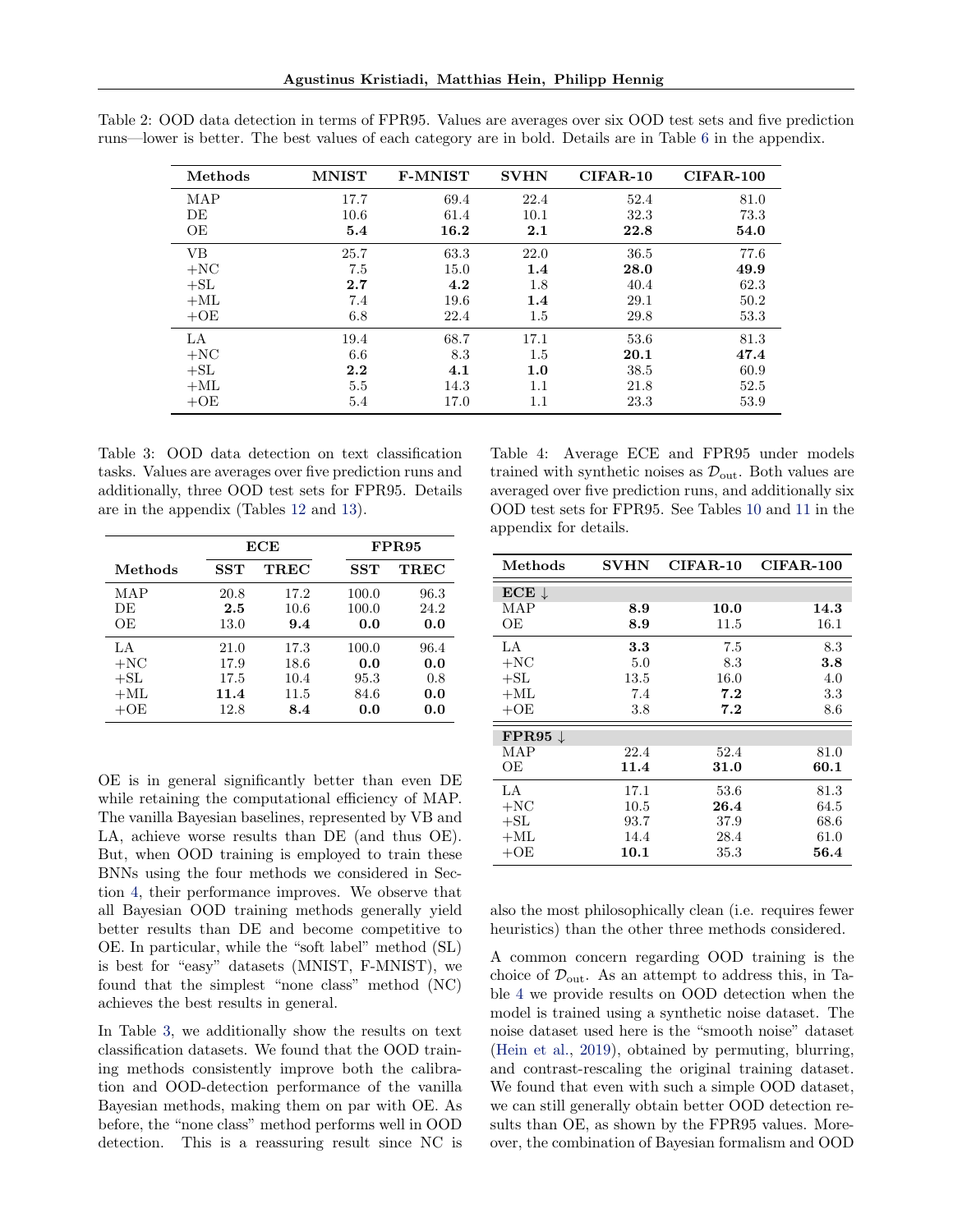<span id="page-7-1"></span>

Figure 3: Dataset shift performance on the corrupted-CIFAR-10-C dataset, following [Ovadia et al.](#page-9-7) [\(2019\)](#page-9-7). Values are ECE—lower is better.

<span id="page-7-0"></span>Table 5: Average ECE and FPR95 with more sophisticated base models. "C-10" stands for CIFAR-10, while "C-100" for CIFAR-100

|         |        | ECE     |        | <b>FPR95</b> |
|---------|--------|---------|--------|--------------|
| Methods | $C-10$ | $C-100$ | $C-10$ | $C-100$      |
| Flipout | 10.9   | 19.8    | 65.0   | 85.4         |
| $+NC$   | 8.2    | 13.8    | 40.9   | 56.2         |
| CSGHMC  | 1.7    | 4.0     | 60.3   | 81.0         |
| $+NC$   | 6.2    | 2.4     | 25.0   | 43.0         |
| DE      | 4.5    | 1.9     | 32.3   | 73.3         |
| $+NC$   | 4.8    | 1.7     | 17.0   | 44.4         |

training is beneficial in calibrating the in-distribution uncertainty: We found that using this  $\mathcal{D}_{\text{out}}$  to train OE yields worse-calibrated results than even the vanilla MAP model, as the ECE values show. In contrast, OOD-trained LA yields better ECE results in general.

Finally, we show that OOD training is beneficial for other BNNs. In Table [5,](#page-7-0) we consider two recent (alllayer) BNNs: a VB with the flipout estimator (Flipout, [Wen et al.,](#page-9-29) [2018\)](#page-9-29) and the cyclical stochastic-gradient Hamiltonian Monte Carlo (CSGHMC, [Zhang et al.,](#page-10-1) [2020\)](#page-10-1). Evidently, OOD training improves their OOD detection performance by a large margin. Moreover, OOD training also improves the performance of DE.

#### 6.4 Dataset-Shift Robustness

In this UQ task, OOD training is beneficial for both MAP and the vanilla Bayesian methods (VB, LA), making them competitive to the state-of-the-art DE's performance in larger severity levels, see Fig. [3.](#page-7-1) Moreover, the OOD-trained VB and LA are in general more calibrated than OE, which shows the benefit of the Bayesian formalism vis-à-vis the point-estimated OE. This indicates that both being Bayesian and considering OOD data during training are beneficial.

Even though it is the best in OOD detection, here we observe that NC is less calibrated in terms of ECE than its counterparts. This might be due to the incompatibility of calibration metrics with the additional class: When the data are corrupted, they become closer to the OOD data, and thus NC tends to assign higher probability mass to the last class which does not correspond to any of the true classes (contrast this to other the approaches). Therefore, in this case, the confidence over the true class becomes necessarily lower more so than the other approaches. Considering that calibration metrics depend on the confidence of the true class, the calibration of NC thus suffers. One way to overcome this issue is to make calibration metrics aware of the "none class", e.g. by measuring calibration only on data that have low "none class" probability. We leave the investigation for future research.

#### 6.5 Costs

The additional costs associated with all the OODtraining methods presented here are negligible: Like other non-Bayesian OOD-training methods, the only overhead is the additional minibatch of OOD training data at each training iteration—the costs are similar to when considering a standard training procedure with double the minibatch size. Additionally for LA, in its Hessian computation, one effectively computes it with twice the number of the original data. However, this only needs to be done once post-training.

#### 6.6 Limitations

Our methods require a choice of OOD training dataset and it is unclear how can one obtain an OOD training set for specialized problems like medical analyses. Nevertheless, for image classification or natural language processing, we know that large-scale natural image/text OOD training sets are most useful [\(Hendrycks et al.,](#page-8-2) [2019\)](#page-8-2). Moreover, since our methods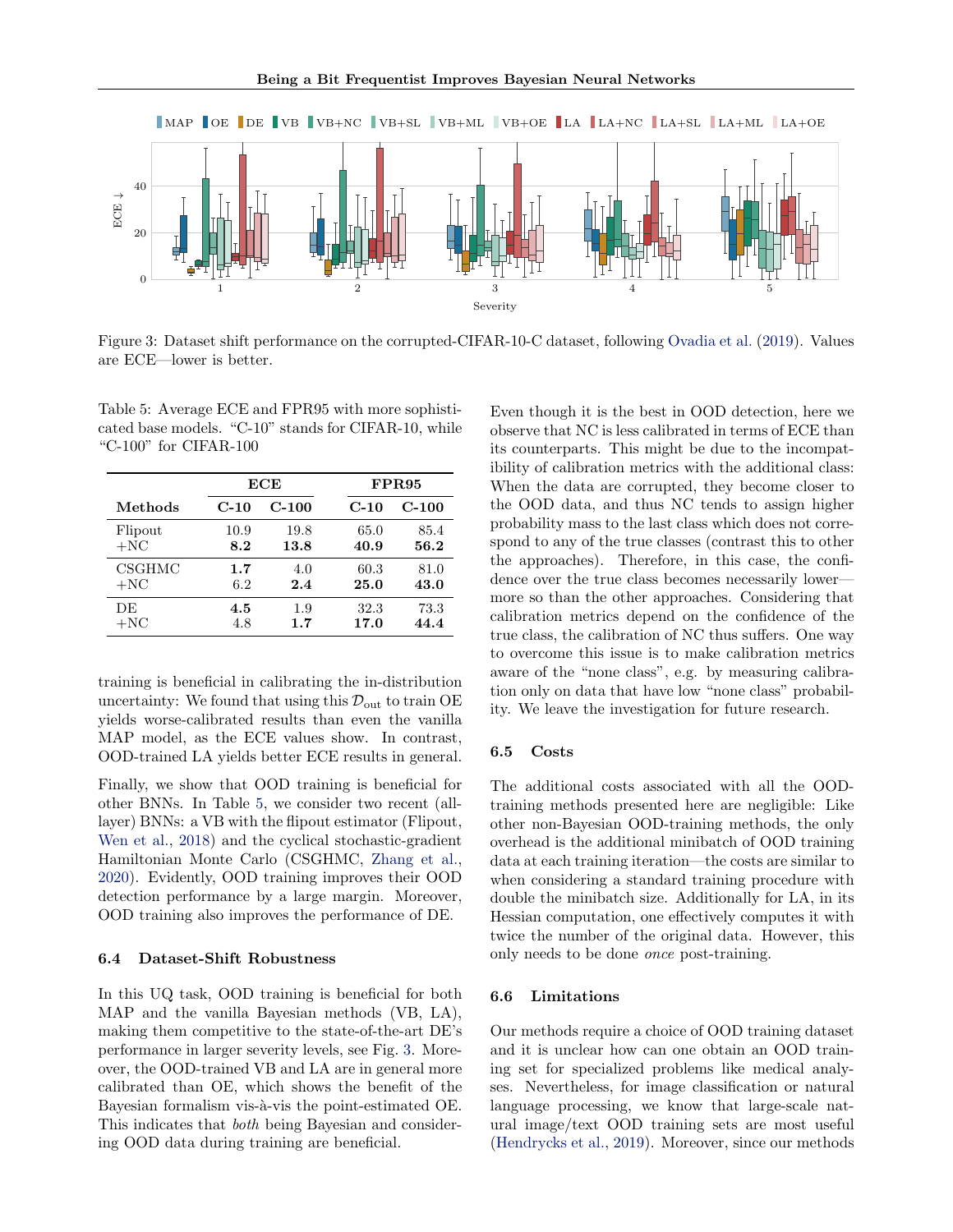are agnostic to the choice of OOD training data, any future advances in the choice of OOD data for OOD training from both the Bayesian and the frequentist communities can be applied to ours.

# 7 CONCLUSION

We raised an important observation regarding contemporary BNNs' performance in uncertainty quantification, in particular in OOD detection tasks: BNNs tend to underperform compared to non-Bayesian UQ methods. We hypothesized that this issue is because recent frequentist UQ methods utilize an auxiliary OOD training set. To validate this hypothesis, we explored ways to incorporate OOD training data into BNNs while still maintaining a reasonable Bayesian interpretation. Our experimental results showed that using OOD data in approximate Bayesian inference significantly improved the performance of BNNs, making them competitive or even better than their non-Bayesian counterparts. In particular, we found that the most philosophically Bayesiancompatible way of OOD training—simply add an additional "none class"—performs best. We hope that the studied methods can be strong baselines for future work in the Bayesian deep learning community.

#### Acknowledgments

The authors gratefully acknowledge financial support by the European Research Council through ERC StG Action 757275 / PANAMA; the DFG Cluster of Excellence "Machine Learning - New Perspectives for Science", EXC 2064/1, project number 390727645; the German Federal Ministry of Education and Research (BMBF) through the Tübingen AI Center (FKZ: 01IS18039A); and funds from the Ministry of Science, Research and Arts of the State of Baden-Württemberg. AK is grateful to the International Max Planck Research School for Intelligent Systems (IMPRS-IS) for support. AK is also grateful to Felix Dangel and Jonathan Schmidt for feedback.

#### References

- <span id="page-8-0"></span>D. Amodei, C. Olah, J. Steinhardt, P. Christiano, J. Schulman, and D. Mané. Concrete Problems in AI Safety. arXiv preprint arXiv:1606.06565, 2016.
- <span id="page-8-4"></span>J. Bitterwolf, A. Meinke, and M. Hein. Certifiably Adversarially Robust Detection of Out-of-Distribution Data. In NeurIPS, 2020.
- <span id="page-8-7"></span>C. Blundell, J. Cornebise, K. Kavukcuoglu, and D. Wierstra. Weight Uncertainty in Neural Networks. In ICML, 2015.
- <span id="page-8-15"></span>S. R. Bowman, G. Angeli, C. Potts, and C. D. Man-

ning. A Large Annotated Corpus for Learning Natural Language Inference. In EMNLP, 2015.

- <span id="page-8-16"></span>K. Cho, B. Van Merriënboer, C. Gulcehre, D. Bahdanau, F. Bougares, H. Schwenk, and Y. Bengio. Learning Phrase Representations Using RNN Encoder-Decoder for Statistical Machine Translation. In EMNLP, 2014.
- <span id="page-8-10"></span>P. Chrabaszcz, I. Loshchilov, and F. Hutter. A Downsampled Variant of ImageNet as an Alternative to the CIFAR Datasets. arXiv preprint arXiv:1707.08819, 2017.
- <span id="page-8-13"></span>T. Clanuwat, M. Bober-Irizar, A. Kitamoto, A. Lamb, K. Yamamoto, and D. Ha. Deep Learning for Classical Japanese Literature. arXiv preprint arXiv:1812.01718, 2018.
- <span id="page-8-12"></span>G. Cohen, S. Afshar, J. Tapson, and A. Van Schaik. EMNIST: Extending MNIST to Handwritten Letters. In International Joint Conference on Neural Networks, 2017.
- <span id="page-8-1"></span>M. Dusenberry, G. Jerfel, Y. Wen, Y. Ma, J. Snoek, K. Heller, B. Lakshminarayanan, and D. Tran. Efficient and Scalable Bayesian Neural Nets with Rank-1 Factors. In ICML, 2020.
- <span id="page-8-8"></span>N. El Gayar, F. Schwenker, and G. Palm. A Study of the Robustness of KNN Classifiers Trained Using Soft Labels. In IAPR Workshop on Artificial Neural Networks in Pattern Recognition, 2006.
- <span id="page-8-14"></span>D. Elliott, S. Frank, K. Sima'an, and L. Specia. Multi30K: Multilingual English-German Image Descriptions. In ACL Workshop on Vision and Language, 2016.
- <span id="page-8-6"></span>A. Graves. Practical Variational Inference for Neural Networks. In NIPS. 2011.
- <span id="page-8-9"></span>R. Gueorguieva, R. Rosenheck, and D. Zelterman. Dirichlet Component Regression and Its Applications to Psychiatric Data. Computational Statistics & Data Analysis, 52(12), 2008.
- <span id="page-8-3"></span>M. Hein, M. Andriushchenko, and J. Bitterwolf. Why Relu Networks Yield High-Confidence Predictions Far Away from the Training Data and How to Mitigate the Problem. In CVPR, 2019.
- <span id="page-8-11"></span>D. Hendrycks and T. Dietterich. Benchmarking Neural Network Robustness to Common Corruptions and Perturbations. In ICLR, 2019.
- <span id="page-8-2"></span>D. Hendrycks, M. Mazeika, and T. Dietterich. Deep Anomaly Detection with Outlier Exposure. In ICLR, 2019.
- <span id="page-8-5"></span>G. E. Hinton and D. Van Camp. Keeping the Neural Networks Simple by Minimizing the Description Length of the Weights. In COLT, 1993.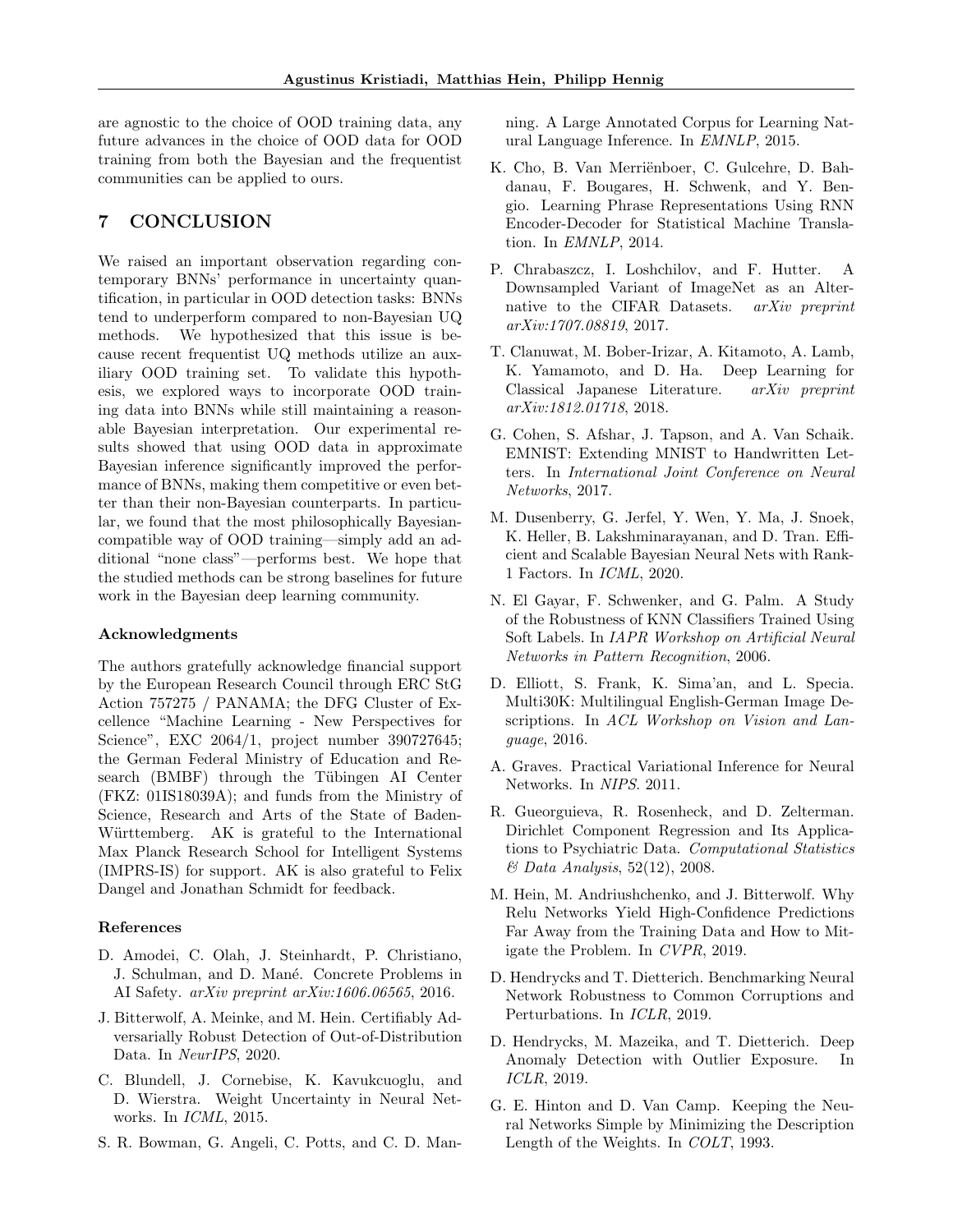- <span id="page-9-2"></span>P. Izmailov, P. Nicholson, S. Lotfi, and A. G. Wilson. Dangers of Bayesian Model Averaging under Covariate Shift. In NeurIPS, 2021a.
- <span id="page-9-3"></span>P. Izmailov, S. Vikram, M. D. Hoffman, and A. G. Wilson. What Are Bayesian Neural Network Posteriors Really Like? In ICML, 2021b.
- <span id="page-9-8"></span>A. Kristiadi, M. Hein, and P. Hennig. Being Bayesian, Even Just a Bit, Fixes Overconfidence in ReLU Networks. In ICML, 2020a.
- <span id="page-9-14"></span>A. Kristiadi, M. Hein, and P. Hennig. An Infinite-Feature Extension for Bayesian ReLU Nets That Fixes Their Asymptotic Overconfidence. arXiv preprint arXiv:2010.02709, 2020b.
- <span id="page-9-21"></span>A. Kristiadi, M. Hein, and P. Hennig. Learnable Uncertainty under Laplace Approximations. In UAI, 2021.
- <span id="page-9-17"></span>L. Kuncheva. Fuzzy Classifier Design. Springer Science & Business Media, 2000.
- <span id="page-9-6"></span>B. Lakshminarayanan, A. Pritzel, and C. Blundell. Simple and Scalable Predictive Uncertainty Estimation Using Deep Ensembles. In NIPS, 2017.
- <span id="page-9-4"></span>K. Lee, H. Lee, K. Lee, and J. Shin. Training Confidence-Calibrated Classifiers for Detecting Outof-Distribution Samples. In ICLR, 2018.
- <span id="page-9-22"></span>X. Liu, Y. Li, C. Wu, and C.-J. Hsieh. Adv-BNN: Improved Adversarial Defense through Robust Bayesian Neural Network. In ICLR, 2019.
- <span id="page-9-32"></span>I. Loshchilov and F. Hutter. SGDR: Stochastic Gradient Descent with Warm Restarts. In ICLR, 2017.
- <span id="page-9-10"></span>D. J. MacKay. The evidence framework applied to classification networks. Neural computation, 1992a.
- <span id="page-9-12"></span>D. J. MacKay. A Practical Bayesian Framework for Backpropagation Networks. Neural Computation, 4 (3), 1992b.
- <span id="page-9-19"></span>A. Malinin and M. Gales. Predictive uncertainty estimation via prior networks. In NIPS, 2018.
- <span id="page-9-24"></span>A. Malinin and M. Gales. Reverse KL-Divergence Training of Prior Networks: Improved Uncertainty and Adversarial Robustness. In NIPS, 2019.
- <span id="page-9-5"></span>A. Meinke and M. Hein. Towards Neural Networks that Provably Know when They don't Know. In ICLR, 2020.
- <span id="page-9-18"></span>T. Minka. Estimating a Dirichlet distribution, 2000.
- <span id="page-9-28"></span>M. P. Naeini, G. Cooper, and M. Hauskrecht. Obtaining Well Calibrated Probabilities using Bayesian Binning. In AAAI, 2015.
- <span id="page-9-25"></span>J. Nandy, W. Hsu, and M. L. Lee. Towards Maximizing the Representation Gap between In-Domain & Out-of-Distribution Examples. In NeurIPS, 2020.
- <span id="page-9-9"></span>A. Nguyen, J. Yosinski, and J. Clune. Deep neural networks are easily fooled: High confidence predictions for unrecognizable images. In CVPR, 2015.
- <span id="page-9-0"></span>K. Osawa, S. Swaroop, M. E. E. Khan, A. Jain, R. Eschenhagen, R. E. Turner, and R. Yokota. Practical Deep Learning with Bayesian Principles. In NeurIPS, 2019.
- <span id="page-9-7"></span>Y. Ovadia, E. Fertig, J. Ren, Z. Nado, D. Sculley, S. Nowozin, J. Dillon, B. Lakshminarayanan, and J. Snoek. Can You Trust Your Model's Uncertainty? Evaluating Predictive Uncertainty under Dataset Shift. In NeurIPS, 2019.
- <span id="page-9-13"></span>H. Ritter, A. Botev, and D. Barber. A Scalable Laplace Approximation for Neural Networks. In ICLR, 2018.
- <span id="page-9-23"></span>M. Sensoy, L. Kaplan, and M. Kandemir. Evidential deep learning to quantify classification uncertainty. In NIPS, 2018.
- <span id="page-9-26"></span>R. Socher, A. Perelygin, J. Wu, J. Chuang, C. D. Manning, A. Y. Ng, and C. Potts. Recursive Deep Models for Semantic Compositionality Over a Sentiment Treebank. In EMNLP, 2013.
- <span id="page-9-20"></span>C. Szegedy, V. Vanhoucke, S. Ioffe, J. Shlens, and Z. Wojna. Rethinking the Inception Architecture for Computer Vision. In CVPR, 2016.
- <span id="page-9-16"></span>C. Thiel. Classification on Soft Labels is Robust Against Label Noise. In International Conference on Knowledge-Based and Intelligent Information and Engineering Systems, 2008.
- <span id="page-9-1"></span>M. Tomczak, S. Swaroop, and R. Turner. Efficient Low Rank Gaussian Variational Inference for Neural Networks. In NeurIPS, 2020.
- <span id="page-9-27"></span>E. M. Voorhees. Overview of the TREC-9 Question Answering Track. In Text REtrieval Conference (TREC), 2001.
- <span id="page-9-15"></span>X. Wang and L. Aitchison. Bayesian OOD Detection with Aleatoric Uncertainty and Outlier Exposure. arXiv preprint arXiv:2102.12959v2, 2021.
- <span id="page-9-29"></span>Y. Wen, P. Vicol, J. Ba, D. Tran, and R. Grosse. Flipout: Efficient Pseudo-Independent Weight Perturbations on Mini-Batches. In ICLR, 2018.
- <span id="page-9-11"></span>A. G. Wilson and P. Izmailov. Bayesian Deep Learning and a Probabilistic Perspective of Generalization. In NeurIPS, 2020.
- <span id="page-9-30"></span>F. Yu, A. Seff, Y. Zhang, S. Song, T. Funkhouser, and J. Xiao. LSUN: Construction of a Large-Scale Image Dataset Using Deep Learning with Humans in the Loop. arXiv preprint arXiv:1506.03365, 2015.
- <span id="page-9-31"></span>S. Zagoruyko and N. Komodakis. Wide Residual Networks. In BMVC, 2016.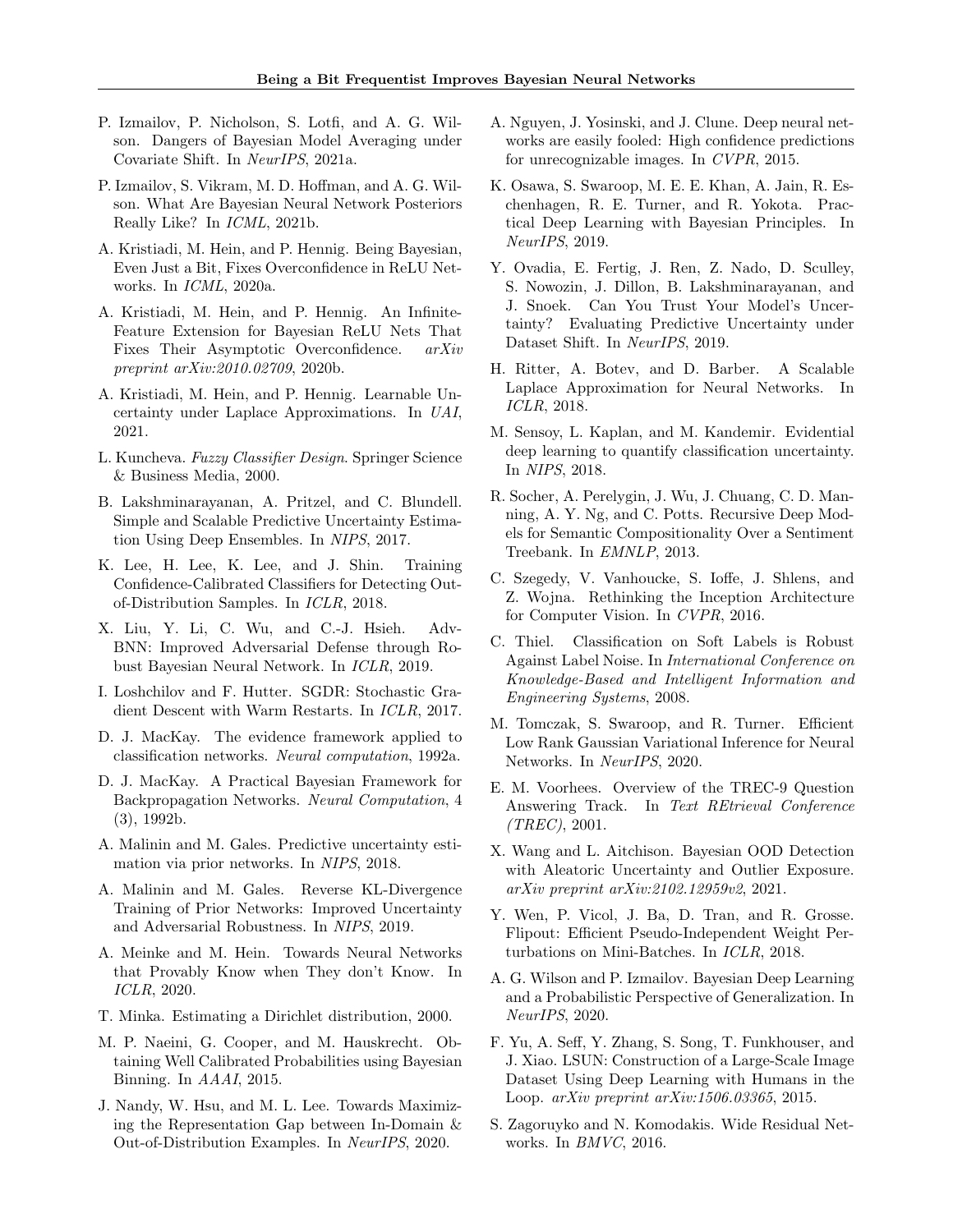- <span id="page-10-2"></span>G. Zhang, S. Sun, D. Duvenaud, and R. Grosse. Noisy Natural Gradient as Variational Inference. In ICML, 2018.
- <span id="page-10-1"></span>R. Zhang, C. Li, J. Zhang, C. Chen, and A. G. Wilson. Cyclical Stochastic Gradient MCMC for Bayesian Deep Learning. In ICLR, 2020.
- <span id="page-10-0"></span>X. Zhang and Y. LeCun. Universum Prescription: Regularization Using Unlabeled Data. In AAAI, 2017.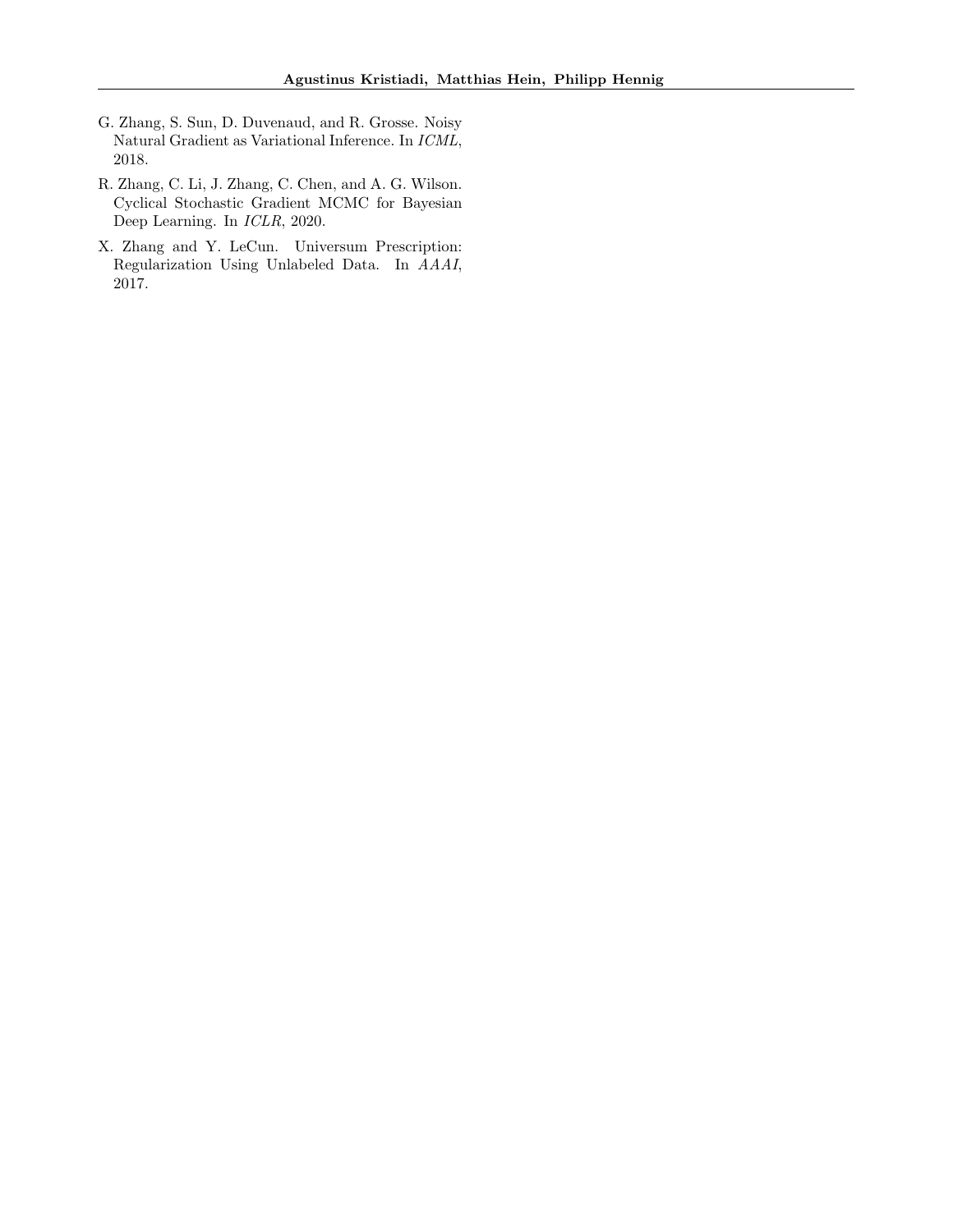# Supplementary Material: Being a Bit Frequentist Improves Bayesian Neural Networks

## <span id="page-11-1"></span>Appendix A OOD Test Sets

For image-based OOD detection tasks, we use the following test sets on top of MNIST, F-MNIST, SVHN, CIFAR-10, and CIFAR-100:

- E-MNIST: Contains handwritten letters ("a"-"z")—same format as MNIST [\(Cohen et al.,](#page-8-12) [2017\)](#page-8-12).
- K-MNIST: Contains handwritten Hiragana scripts—same format as MNIST [\(Clanuwat et al.,](#page-8-13) [2018\)](#page-8-13).
- LSUN-CR: Contains real-world images of classrooms [\(Yu et al.,](#page-9-30) [2015\)](#page-9-30).
- CIFAR-GR: Obtained by converting CIFAR-10 test images to grayscale.
- F-MNIST-3D: Obtained by converting single-channel F-MNIST images into three-channel images—all these three channels have identical values.
- UNIFORM: Obtained by drawing independent uniformly-distributed random pixel.
- SMOOTH: Obtained by permuting, smoothing, and contrast-rescaling the original (i.e. the respective indistribution) test images [\(Hein et al.,](#page-8-3) [2019\)](#page-8-3).

Meanwhile, for text classification, we use the following OOD test set, following [\(Hendrycks et al.,](#page-8-2) [2019\)](#page-8-2):

- MULTI30K: Multilingual English-German image description dataset [\(Elliott et al.,](#page-8-14) [2016\)](#page-8-14).
- WMT16: Machine-translation dataset, avaliable at [http://www.statmt.org/wmt14/translation-task.](http://www.statmt.org/wmt14/translation-task.html) [html](http://www.statmt.org/wmt14/translation-task.html).
- SNLI: Collection of human-written English sentence pairs manually labeled for balanced classification with the labels entailment, contradiction, and neutral [\(Bowman et al.,](#page-8-15) [2015\)](#page-8-15).

Finally, for dataset-shift robustness tasks, we use the standard dataset:

• CIFAR-10-C: Contains 19 different perturbations—e.g. snow, motion blur, brightness rescaling—with 5 level of severity for a total of 95 distinct shifts [\(Hendrycks and Dietterich,](#page-8-11) [2019;](#page-8-11) [Ovadia et al.,](#page-9-7) [2019\)](#page-9-7).

# <span id="page-11-0"></span>Appendix B Training Details

Non-Bayesian For MNIST and F-MNIST, we use a five-layer LeNet architecture. Meanwhile, for SVHN, CIFAR-10, and CIFAR-100, we use WideResNet-16-4 [\(Zagoruyko and Komodakis,](#page-9-31) [2016\)](#page-9-31). For all methods, the training procedures are as follows. For LeNet, we use Adam with initial learning rate of  $1 \times 10^{-3}$  and annealed it using the cosine decay method [\(Loshchilov and Hutter,](#page-9-32) [2017\)](#page-9-32) along with weight decay of  $5 \times 10^{-4}$  for 100 epochs. We use a batch size of 128 for both in- and out-distribution batches, amounting to an effective batch size of 256 in the case of OOD training. The standard data augmentation pipeline (random crop and horizontal flip) is applied to both in-distribution and OOD data. For WideResNet-16-4, we use SGD instead with an initial learning rate of  $1 \times 10^{-1}$  and Nesterov momentum of 0.9 along with the dropout regularization with rate 0.3—all other hyperparameters are identical to LeNet. Finally, we use 5 ensemble members for DE.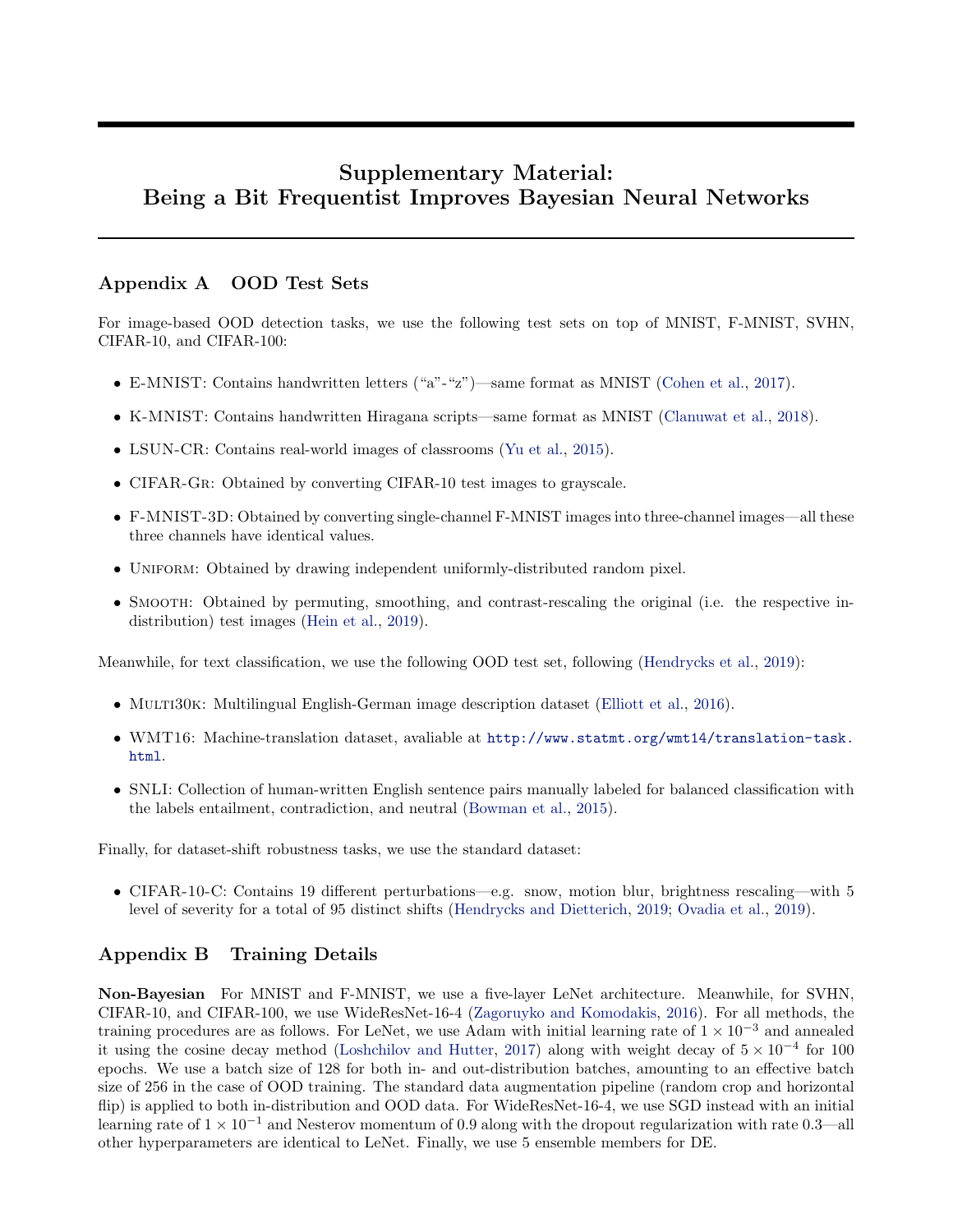**Bayesian** For both LA, VB, and their variants (i.e.  $LA+X$  and  $VB+X$ ), we use the identical setup as in the non-Bayesian training above. Additionally, for LA and LA+X, we use the diagonal Fisher matrix as the approximate Hessian. Moreover, we tune prior variance by minimizing the validation Brier score. All predictions are done using 20 MC samples. For VB and VB+X, we use a diagonal Gaussian variational posterior for both the last-layer weight matrix and bias vector. Moreover, the prior is a zero-mean isotropic Gaussian with prior precision  $5 \times 10^{-4}$  (to emulate the choice of the weight decay in the non-Bayesian training). The trade-off hyperparameter  $\tau$  of the ELBO is set to the standard value of 0.1 [\(Osawa et al.,](#page-9-0) [2019;](#page-9-0) [Zhang et al.,](#page-10-2) [2018\)](#page-10-2). We do not use weight decay on the last layer since the regularization of its parameters is done by the KL-term of the ELBO. Lastly, we use 5 and 200 MC samples for computing the ELBO and for making predictions, respectively.

Text Classification The network used is a two-layer Gated Recurrent Unit (GRU, [Cho et al.,](#page-8-16) [2014\)](#page-8-16) with 128 hidden units on each layer. The word-embedding dimension is 50 and the maximum vocabulary size is 10000. We put an affine layer on top of the last GRU output to translate the hidden units to output units. Both the LA and VB are applied only on this layer. We use a batch size of 64 and Adam optimizer with a learning rate of 0.01 without weight decay, except for LA in which case we use weight decay of  $5 \times 10^{-4}$ . The optimization is done for 5 epochs, following [\(Hendrycks et al.,](#page-8-2) [2019\)](#page-8-2).

# <span id="page-12-0"></span>Appendix C Additional Results

The detailed, non-averaged results for the FPR95 metric are in Table [6.](#page-12-1) Furthermore, additional results with the area-under-ROC-curve (AUROC), area-under-precision-recall-curve (AUPRC), and mean confidence (MMC) metrics are in Tables [6](#page-12-1) to [9,](#page-14-1) respectively. For the full results for models trained with the SMOOTH noise dataset as  $\mathcal{D}_{\text{out}}$  are in Tables [10](#page-14-0) and [11.](#page-15-2) Furthermore, the full results of the NLP experiment is in Tables [12](#page-15-0) and [13.](#page-15-1) Finally, detailed, non-averaged results for sophisticated models (Flipout and CSGHMC) are in Tables [14](#page-16-0) and [15.](#page-16-1)

|                  |                |                |                |                 |                | <b>VB</b>      |                |                |                |                | $L_A$          |                |                |
|------------------|----------------|----------------|----------------|-----------------|----------------|----------------|----------------|----------------|----------------|----------------|----------------|----------------|----------------|
| Datasets         | <b>MAP</b>     | OE             | DE             | Plain           | $_{\rm NC}$    | SL             | ML             | OE             | Plain          | NC             | ${\bf SL}$     | ML             | OE             |
| <b>MNIST</b>     |                |                |                |                 |                |                |                |                |                |                |                |                |                |
| F-MNIST          | $11.8 \pm 0.0$ | $0.0 + 0.0$    | $5.3 \pm 0.0$  | $12.5 \pm 0.1$  | $0.1 \pm 0.0$  | $0.0 \pm 0.0$  | $0.4 \pm 0.0$  | $1.1 \pm 0.0$  | $12.0 \pm 0.0$ | $0.2 \pm 0.0$  | $0.0 + 0.0$    | $0.1 \pm 0.0$  | $0.0 \pm 0.0$  |
| E-MNIST          | $35.6 \pm 0.0$ | $26.4 \pm 0.0$ | $30.4 \pm 0.0$ | $34.5 \pm 0.1$  | $34.7 \pm 0.1$ | $14.3 \pm 0.1$ | $34.2 \pm 0.1$ | $31.4 \pm 0.1$ | $35.8 \pm 0.1$ | $30.6 \pm 0.0$ | $12.6 \pm 0.1$ | $26.8 \pm 0.1$ | $26.7 \pm 0.1$ |
| K-MNIST          | $14.4 \pm 0.0$ | $5.9 \pm 0.0$  | $7.7 \pm 0.0$  | $14.0 \pm 0.1$  | $10.5 \pm 0.1$ | $2.1 \pm 0.0$  | $9.7 \pm 0.1$  | $8.5 \pm 0.0$  | $14.5 \pm 0.1$ | $8.9 \pm 0.0$  | $0.7 \pm 0.0$  | $5.8 \pm 0.0$  | $5.9 \pm 0.0$  |
| CIFAR-Gr         | $0.2 \pm 0.0$  | $0.0 + 0.0$    | $0.0 + 0.0$    | $0.2 \pm 0.0$   | $0.0 + 0.0$    | $0.0 + 0.0$    | $0.0 + 0.0$    | $0.0 + 0.0$    | $0.2 \pm 0.0$  | $0.0 + 0.0$    | $0.0 + 0.0$    | $0.0 + 0.0$    | $0.0 + 0.0$    |
| Uniform          | $44.3 \pm 0.0$ | $0.0 \pm 0.0$  | $19.8 \pm 0.0$ | $93.1 \pm 0.2$  | $0.0 \pm 0.0$  | $0.0 + 0.0$    | $0.0 \pm 0.0$  | $0.0 \pm 0.0$  | $54.2 \pm 0.4$ | $0.0 + 0.0$    | $0.0 \pm 0.0$  | $0.0 \pm 0.0$  | $0.0 \pm 0.0$  |
| Smooth           | $0.0 + 0.0$    | $0.0 + 0.0$    | $0.0 + 0.0$    | $0.0 + 0.0$     | $0.0 + 0.0$    | $0.0 + 0.0$    | $0.0 + 0.0$    | $0.0 + 0.0$    | $0.0 \pm 0.0$  | $0.0 + 0.0$    | $0.0 + 0.0$    | $0.0 + 0.0$    | $0.0 + 0.0$    |
| F-MNIST          |                |                |                |                 |                |                |                |                |                |                |                |                |                |
| <b>MNIST</b>     | $73.5 \pm 0.0$ | $38.5 \pm 0.0$ | $65.8 \pm 0.0$ | $66.8 \pm 0.1$  | $43.5 \pm 0.1$ | $9.5 \pm 0.0$  | $50.1 \pm 0.1$ | $57.2 \pm 0.1$ | $72.2 \pm 0.2$ | $25.6 \pm 0.1$ | $11.5 \pm 0.1$ | $38.9 \pm 0.3$ | $39.9 \pm 0.1$ |
| E-MNIST          | $73.6 \pm 0.0$ | $21.0 \pm 0.0$ | $58.6 \pm 0.0$ | $68.1 \pm 0.1$  | $18.7 \pm 0.0$ | $5.0 \pm 0.0$  | $34.0 \pm 0.0$ | $40.6 \pm 0.0$ | $72.2 \pm 0.2$ | $6.0 \pm 0.0$  | $4.6 \pm 0.1$  | $14.7 \pm 0.1$ | $23.1 \pm 0.1$ |
| K-MNIST          | $73.7 \pm 0.0$ | $37.4 \pm 0.0$ | $47.2 \pm 0.0$ | $62.6 \pm 0.1$  | $28.0 \pm 0.1$ | $10.6 \pm 0.0$ | $33.4 \pm 0.0$ | $36.7 \pm 0.0$ | $71.5 \pm 0.2$ | $18.2 \pm 0.1$ | $8.7 \pm 0.1$  | $32.5 \pm 0.2$ | $38.7 \pm 0.3$ |
| CIFAR-Gr         | $87.2 \pm 0.0$ | $0.0 + 0.0$    | $86.6 \pm 0.0$ | $75.3 \pm 0.0$  | $0.0 + 0.0$    | $0.0 + 0.0$    | $0.0 + 0.0$    | $0.0 + 0.0$    | $87.7 \pm 0.1$ | $0.0 + 0.0$    | $0.0 + 0.0$    | $0.0 + 0.0$    | $0.0 + 0.0$    |
| Uniform          | $81.3 \pm 0.0$ | $0.0 \pm 0.0$  | $86.3 \pm 0.0$ | $87.3 \pm 0.1$  | $0.0 \pm 0.0$  | $0.0 \pm 0.0$  | $0.0 + 0.0$    | $0.0 \pm 0.0$  | $81.0 \pm 0.2$ | $0.0 \pm 0.0$  | $0.0 \pm 0.0$  | $0.0 \pm 0.0$  | $0.1 \pm 0.0$  |
| Smooth           | $26.8 \pm 0.0$ | $0.0 + 0.0$    | $24.2 \pm 0.0$ | $19.6 \pm 0.0$  | $0.0 + 0.0$    | $0.0 + 0.0$    | $0.2 \pm 0.0$  | $0.1 \pm 0.0$  | $27.3 \pm 0.1$ | $0.0 + 0.0$    | $0.0 + 0.0$    | $0.0 + 0.0$    | $0.0 + 0.0$    |
| <b>SVHN</b>      |                |                |                |                 |                |                |                |                |                |                |                |                |                |
| $CIFAR-10$       | $18.9 \pm 0.0$ | $0.1 + 0.0$    | $9.5 \pm 0.0$  | $15.0 \pm 0.0$  | $0.3 \pm 0.0$  | $0.1 \pm 0.0$  | $0.0 + 0.0$    | $0.1 + 0.0$    | $15.4 \pm 0.1$ | $0.4 \pm 0.0$  | $0.0 + 0.0$    | $0.0 + 0.0$    | $0.1 \pm 0.0$  |
| LSUN-CR          | $19.7 \pm 0.0$ | $0.0 + 0.0$    | $8.3 \pm 0.0$  | $17.2 \pm 0.2$  | $0.0 + 0.0$    | $0.0 + 0.0$    | $0.0 + 0.0$    | $0.0 + 0.0$    | $15.5 \pm 0.1$ | $0.0 + 0.0$    | $0.0 + 0.0$    | $0.0 + 0.0$    | $0.0 + 0.0$    |
| CIFAR-100        | $21.8 \pm 0.0$ | $0.2 \pm 0.0$  | $11.6 \pm 0.0$ | $18.1 \pm 0.0$  | $0.5 \pm 0.0$  | $0.5 \pm 0.0$  | $0.1 \pm 0.0$  | $0.2 \pm 0.0$  | $17.6 \pm 0.1$ | $0.6 + 0.0$    | $0.2 \pm 0.0$  | $0.2 \pm 0.0$  | $0.1 \pm 0.0$  |
| FMNIST-3D        | $26.7 \pm 0.0$ | $0.0 + 0.0$    | $17.5 \pm 0.0$ | $24.5 \pm 0.1$  | $0.0 + 0.0$    | $0.6 + 0.0$    | $0.0 + 0.0$    | $0.0 + 0.0$    | $27.2 \pm 0.1$ | $0.1 \pm 0.0$  | $0.0 + 0.0$    | $0.0 + 0.0$    | $0.0 + 0.0$    |
| Uniform          | $30.0 \pm 0.0$ | $0.0 + 0.0$    | $6.4 \pm 0.0$  | $48.2 \pm 0.0$  | $0.0 + 0.0$    | $0.0 \pm 0.0$  | $0.0 + 0.0$    | $0.0 + 0.0$    | $17.0 \pm 0.1$ | $0.0 + 0.0$    | $0.0 + 0.0$    | $0.0 + 0.0$    | $0.0 + 0.0$    |
| Smooth           | $17.3 \pm 0.0$ | $12.0 \pm 0.0$ | $6.9 + 0.0$    | $9.1 \pm 0.0$   | $7.7 \pm 0.0$  | $9.5 \pm 0.0$  | $8.3 \pm 0.0$  | $8.4 \pm 0.0$  | $10.1 \pm 0.1$ | $8.1 \pm 0.1$  | $5.9 + 0.0$    | $6.6 \pm 0.1$  | $6.4 \pm 0.0$  |
| $CIFAR-10$       |                |                |                |                 |                |                |                |                |                |                |                |                |                |
| <b>SVHN</b>      | $34.5 \pm 0.0$ | $10.0 \pm 0.0$ | $33.9 \pm 0.0$ | $33.5 \pm 0.0$  | $30.6 \pm 0.1$ | $59.4 \pm 0.0$ | $18.3 \pm 0.1$ | $33.9 \pm 0.1$ | $35.5 \pm 0.1$ | $12.7 \pm 0.2$ | $47.2 \pm 0.3$ | $8.7 \pm 0.1$  | $10.8 \pm 0.0$ |
| LSUN-CR          | $53.3 \pm 0.0$ | $28.0 \pm 0.0$ | $44.0 \pm 0.0$ | $49.4 \pm 0.4$  | $25.9 \pm 0.2$ | $43.7 \pm 0.1$ | $36.8 \pm 0.1$ | $34.8 \pm 0.2$ | $53.8 \pm 0.6$ | $17.5 \pm 0.3$ | $41.2 \pm 0.9$ | $30.1 \pm 0.5$ | $28.4 \pm 0.4$ |
| $CIFAR-100$      | $61.2 \pm 0.0$ | $57.8 \pm 0.0$ | $52.5 \pm 0.0$ | $58.4 \pm 0.1$  | $58.5 \pm 0.1$ | $63.3 \pm 0.0$ | $56.8 \pm 0.1$ | $57.1 \pm 0.1$ | $61.4 \pm 0.1$ | $59.6 \pm 0.2$ | $62.2 \pm 0.2$ | $60.4 \pm 0.2$ | $57.9 \pm 0.1$ |
| FMNIST-3D        | $42.4 \pm 0.0$ | $26.8 \pm 0.0$ | $30.7 \pm 0.0$ | $37.4 \pm 0.0$  | $19.0 \pm 0.1$ | $43.9 \pm 0.0$ | $32.2 \pm 0.1$ | $29.6 \pm 0.1$ | $43.2 \pm 0.2$ | $15.4 \pm 0.1$ | $36.8 \pm 0.2$ | $24.2 \pm 0.1$ | $27.8 \pm 0.1$ |
| Uniform          | $87.7 \pm 0.0$ | $0.0 + 0.0$    | $0.0 \pm 0.0$  | $13.8 \pm 0.1$  | $0.0 + 0.0$    | $0.0 \pm 0.0$  | $0.0 + 0.0$    | $0.0 + 0.0$    | $92.8 \pm 0.1$ | $0.0 + 0.0$    | $0.0 + 0.0$    | $0.0 + 0.0$    | $0.0 + 0.0$    |
| Smooth           | $35.1 \pm 0.0$ | $14.2 \pm 0.0$ | $32.9 \pm 0.0$ | $26.4 \pm 0.0$  | $34.0 \pm 0.2$ | $31.9 \pm 0.0$ | $30.3 \pm 0.0$ | $23.1 \pm 0.1$ | $34.9 \pm 0.1$ | $15.5 \pm 0.2$ | $43.6 \pm 0.2$ | $7.5 \pm 0.0$  | $14.9 \pm 0.1$ |
| <b>CIFAR-100</b> |                |                |                |                 |                |                |                |                |                |                |                |                |                |
| LSUN-CR          | $82.0 \pm 0.0$ | $64.3 \pm 0.0$ | $75.3 \pm 0.0$ | $73.8 \pm 0.2$  | $62.3 \pm 0.5$ | $76.3 \pm 0.1$ | $65.3 \pm 0.1$ | $67.6 \pm 0.3$ | $82.8 \pm 0.5$ | $55.9 \pm 0.5$ | $75.6 \pm 0.7$ | $65.3 \pm 0.5$ | $64.1 \pm 1.0$ |
| CIFAR-10         | $79.8 \pm 0.0$ | $81.9 \pm 0.0$ | $76.4 \pm 0.0$ | $78.2 \pm 0.1$  | $81.4 \pm 0.1$ | $82.8 \pm 0.0$ | $79.5 \pm 0.1$ | $79.0 \pm 0.0$ | $79.5 \pm 0.1$ | $80.9 \pm 0.2$ | $81.7 \pm 0.1$ | $80.8 \pm 0.1$ | $80.0 \pm 0.1$ |
| FMNIST-3D        | $65.8 \pm 0.0$ | $58.5 \pm 0.0$ | $61.8 \pm 0.0$ | $57.1 \pm 0.1$  | $41.0 \pm 0.2$ | $72.0 \pm 0.1$ | $51.7 \pm 0.1$ | $56.0 \pm 0.1$ | $66.1 \pm 0.1$ | $58.6 \pm 0.3$ | $69.0 \pm 0.2$ | $59.2 \pm 0.1$ | $59.3 \pm 0.3$ |
| Uniform          | $97.6 \pm 0.0$ | $0.0 \pm 0.0$  | $94.3 \pm 0.0$ | $100.0 \pm 0.0$ | $0.0 \pm 0.0$  | $0.0 + 0.0$    | $0.0 \pm 0.0$  | $0.0 \pm 0.0$  | $98.8 \pm 0.1$ | $0.0 \pm 0.0$  | $0.0 \pm 0.0$  | $0.1 \pm 0.0$  | $0.0 \pm 0.0$  |
| Smooth           | $79.5 \pm 0.0$ | $65.2 \pm 0.0$ | $58.7 \pm 0.0$ | $79.1 \pm 0.0$  | $64.8 \pm 0.1$ | $80.2 \pm 0.1$ | $54.4 \pm 0.1$ | $64.0 \pm 0.0$ | $79.2 \pm 0.1$ | $41.6 \pm 0.2$ | $78.0 \pm 0.1$ | $57.1 \pm 0.3$ | $66.2 \pm 0.1$ |

<span id="page-12-1"></span>Table 6: OOD data detection in terms of FPR95. Lower is better. Values are averages over five prediction runs.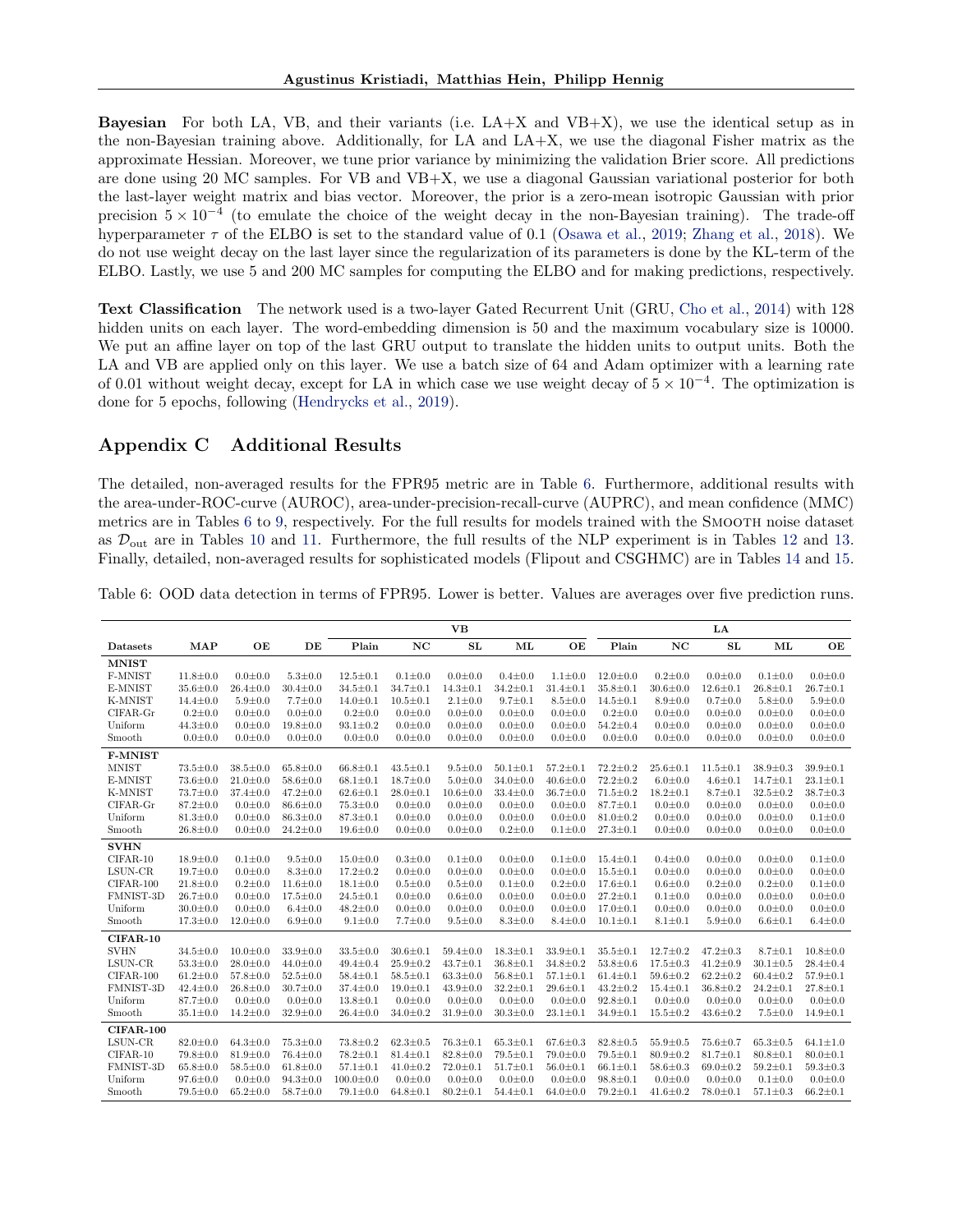Table 7: OOD data detection in terms of AUROC. Higher is better. Values are averages over five prediction runs.

|              |                 |                 |                 |                 |                 | <b>VB</b>       |                 |                 |                 |                 | LA              |                 |                 |
|--------------|-----------------|-----------------|-----------------|-----------------|-----------------|-----------------|-----------------|-----------------|-----------------|-----------------|-----------------|-----------------|-----------------|
| Datasets     | MAP             | OE              | DE              | Plain           | NC              | SL              | ML              | OE              | Plain           | NC              | SL              | ML              | OE              |
| <b>MNIST</b> |                 |                 |                 |                 |                 |                 |                 |                 |                 |                 |                 |                 |                 |
| F-MNIST      | $97.3 \pm 0.0$  | $99.9 \pm 0.0$  | $98.7 \pm 0.0$  | $97.4 \pm 0.0$  | $99.9 \pm 0.0$  | $99.9 \pm 0.0$  | $99.8 \pm 0.0$  | $99.6 \pm 0.0$  | $97.4 \pm 0.0$  | $99.9 \pm 0.0$  | $99.9 \pm 0.0$  | $99.9 \pm 0.0$  | $99.9 \pm 0.0$  |
| E-MNIST      | $89.1 \pm 0.0$  | $93.7 \pm 0.0$  | $90.4 \pm 0.0$  | $89.9 \pm 0.1$  | $90.4 \pm 0.0$  | $95.7 \pm 0.0$  | $91.1 \pm 0.0$  | $92.1 \pm 0.1$  | $89.1 \pm 0.0$  | $91.2 \pm 0.0$  | $94.9 \pm 0.0$  | $93.3 \pm 0.0$  | $93.6 \pm 0.0$  |
| K-MNIST      | $96.9 \pm 0.0$  | $98.5 \pm 0.0$  | $98.1 \pm 0.0$  | $96.9 \pm 0.0$  | $97.8 \pm 0.0$  | $98.8 \pm 0.0$  | $98.0 \pm 0.0$  | $98.2 \pm 0.0$  | $96.9 \pm 0.0$  | $97.9 \pm 0.0$  | $99.2 \pm 0.0$  | $98.5 \pm 0.0$  | $98.5 \pm 0.0$  |
| CIFAR-Gr     | $99.6 \pm 0.0$  | $100.0 \pm 0.0$ | $99.8 \pm 0.0$  | $99.6 \pm 0.0$  | $100.0 \pm 0.0$ | $100.0 \pm 0.0$ | $100.0 \pm 0.0$ | $100.0 \pm 0.0$ | $99.6 \pm 0.0$  | $100.0 \pm 0.0$ | $100.0 \pm 0.0$ | $100.0 \pm 0.0$ | $100.0 \pm 0.0$ |
| Uniform      | $95.0 \pm 0.0$  | $100.0 \pm 0.0$ | $95.8 \pm 0.0$  | $90.5 \pm 0.0$  | $100.0 \pm 0.0$ | $100.0 \pm 0.0$ | $100.0 \pm 0.0$ | $100.0 \pm 0.0$ | $94.6 \pm 0.0$  | $100.0 \pm 0.0$ | $100.0 \pm 0.0$ | $100.0 \pm 0.0$ | $100.0 \pm 0.0$ |
| Smooth       | $100.0 \pm 0.0$ | $100.0 \pm 0.0$ | $100.0 \pm 0.0$ | $100.0 \pm 0.0$ | $100.0 \pm 0.0$ | $100.0 \pm 0.0$ | $100.0 \pm 0.0$ | $100.0 \pm 0.0$ | $100.0 \pm 0.0$ | $100.0 \pm 0.0$ | $100.0 \pm 0.0$ | $100.0 \pm 0.0$ | $100.0 \pm 0.0$ |
| F-MNIST      |                 |                 |                 |                 |                 |                 |                 |                 |                 |                 |                 |                 |                 |
| <b>MNIST</b> | $79.7 \pm 0.0$  | $92.9 \pm 0.0$  | $83.0 \pm 0.0$  | $85.3 \pm 0.0$  | $87.9 \pm 0.0$  | $98.6 \pm 0.0$  | $86.7 \pm 0.0$  | $86.2 \pm 0.0$  | $80.3 \pm 0.0$  | $94.2 \pm 0.0$  | $98.2 \pm 0.0$  | $92.9 \pm 0.0$  | $92.5 \pm 0.0$  |
| E-MNIST      | $81.8 \pm 0.0$  | $96.5 \pm 0.0$  | $87.5 \pm 0.0$  | $85.1 \pm 0.0$  | $95.6 \pm 0.0$  | $99.2 \pm 0.0$  | $92.0 \pm 0.0$  | $91.3 \pm 0.0$  | $82.3 \pm 0.0$  | $98.9 \pm 0.0$  | $99.3 \pm 0.0$  | $97.6 \pm 0.0$  | $96.1 \pm 0.0$  |
| K-MNIST      | $83.1 \pm 0.0$  | $94.4 \pm 0.0$  | $91.7 \pm 0.0$  | $86.9 \pm 0.0$  | $94.3 \pm 0.0$  | $98.4 \pm 0.0$  | $93.5 \pm 0.0$  | $93.3 \pm 0.0$  | $83.9 \pm 0.0$  | $96.9 \pm 0.0$  | $98.7 \pm 0.0$  | $94.9 \pm 0.0$  | $94.1 \pm 0.0$  |
| CIFAR-Gr     | $82.2 \pm 0.0$  | $100.0 \pm 0.0$ | $83.6 \pm 0.0$  | $87.5 \pm 0.0$  | $100.0 \pm 0.0$ | $100.0 \pm 0.0$ | $100.0 \pm 0.0$ | $100.0 \pm 0.0$ | $81.4 \pm 0.0$  | $100.0 \pm 0.0$ | $100.0 \pm 0.0$ | $100.0 \pm 0.0$ | $100.0 \pm 0.0$ |
| Uniform      | $85.5 \pm 0.0$  | $100.0 \pm 0.0$ | $85.7 \pm 0.0$  | $85.8 \pm 0.0$  | $100.0 \pm 0.0$ | $100.0 \pm 0.0$ | $100.0 \pm 0.0$ | $100.0 \pm 0.0$ | $85.3 \pm 0.0$  | $100.0 \pm 0.0$ | $100.0 \pm 0.0$ | $100.0 \pm 0.0$ | $100.0 \pm 0.0$ |
| Smooth       | $95.7 \pm 0.0$  | $100.0 \pm 0.0$ | $96.4 \pm 0.0$  | $97.2 \pm 0.0$  | $100.0 \pm 0.0$ | $100.0 \pm 0.0$ | $100.0 \pm 0.0$ | $100.0 \pm 0.0$ | $95.5 \pm 0.0$  | $100.0 \pm 0.0$ | $100.0 \pm 0.0$ | $100.0 \pm 0.0$ | $100.0 \pm 0.0$ |
| <b>SVHN</b>  |                 |                 |                 |                 |                 |                 |                 |                 |                 |                 |                 |                 |                 |
| $CIFAR-10$   | $96.2 \pm 0.0$  | $100.0 \pm 0.0$ | $97.9 \pm 0.0$  | $95.6 \pm 0.0$  | $99.9 \pm 0.0$  | $99.9 \pm 0.0$  | $100.0 \pm 0.0$ | $100.0 \pm 0.0$ | $97.1 \pm 0.0$  | $99.9 \pm 0.0$  | $100.0 \pm 0.0$ | $100.0 \pm 0.0$ | $100.0 \pm 0.0$ |
| LSUN-CR      | $95.7 \pm 0.0$  | $100.0 \pm 0.0$ | $97.7 \pm 0.0$  | $95.9 \pm 0.0$  | $100.0 \pm 0.0$ | $100.0 \pm 0.0$ | $100.0 \pm 0.0$ | $100.0 \pm 0.0$ | $97.0 \pm 0.0$  | $100.0 \pm 0.0$ | $100.0 \pm 0.0$ | $100.0 \pm 0.0$ | $100.0 \pm 0.0$ |
| CIFAR-100    | $95.5 \pm 0.0$  | $99.9 \pm 0.0$  | $97.4 \pm 0.0$  | $94.7 \pm 0.0$  | $99.9 \pm 0.0$  | $99.8 \pm 0.0$  | $100.0 \pm 0.0$ | $99.9 \pm 0.0$  | $96.5 \pm 0.0$  | $99.9 \pm 0.0$  | $99.9 \pm 0.0$  | $100.0 \pm 0.0$ | $100.0 \pm 0.0$ |
| FMNIST-3D    | $95.5 \pm 0.0$  | $100.0 \pm 0.0$ | $97.1 \pm 0.0$  | $91.4 \pm 0.0$  | $100.0 \pm 0.0$ | $99.8 \pm 0.0$  | $100.0 \pm 0.0$ | $100.0 \pm 0.0$ | $95.6 \pm 0.0$  | $100.0 \pm 0.0$ | $99.9 \pm 0.0$  | $100.0 \pm 0.0$ | $100.0 \pm 0.0$ |
| Uniform      | $94.3 \pm 0.0$  | $100.0 \pm 0.0$ | $98.2 \pm 0.0$  | $80.2 \pm 0.0$  | $100.0 \pm 0.0$ | $100.0 \pm 0.0$ | $100.0 \pm 0.0$ | $100.0 \pm 0.0$ | $96.8 \pm 0.0$  | $100.0 \pm 0.0$ | $100.0 \pm 0.0$ | $100.0 \pm 0.0$ | $100.0 \pm 0.0$ |
| Smooth       | $96.5 \pm 0.0$  | $97.6 \pm 0.0$  | $98.4 \pm 0.0$  | $97.5 \pm 0.0$  | $97.7 \pm 0.0$  | $95.9 \pm 0.0$  | $97.5 \pm 0.0$  | $97.7 \pm 0.0$  | $97.7 \pm 0.0$  | $98.4 \pm 0.0$  | $98.1 \pm 0.0$  | $98.5 \pm 0.0$  | $98.7 \pm 0.0$  |
| CIFAR-10     |                 |                 |                 |                 |                 |                 |                 |                 |                 |                 |                 |                 |                 |
| <b>SVHN</b>  | $95.6 \pm 0.0$  | $98.2 \pm 0.0$  | $95.6 \pm 0.0$  | $95.7 \pm 0.0$  | $95.8 \pm 0.0$  | $89.0 \pm 0.0$  | $97.2 \pm 0.0$  | $95.6 \pm 0.0$  | $95.5 \pm 0.0$  | $97.8 \pm 0.0$  | $92.7 \pm 0.0$  | $98.7 \pm 0.0$  | $98.1 \pm 0.0$  |
| LSUN-CR      | $91.8 \pm 0.0$  | $95.9 \pm 0.0$  | $93.7 \pm 0.0$  | $91.5 \pm 0.0$  | $96.1 \pm 0.0$  | $92.5 \pm 0.0$  | $94.1 \pm 0.0$  | $94.4 \pm 0.0$  | $92.0 \pm 0.0$  | $97.5 \pm 0.0$  | $93.8 \pm 0.1$  | $95.7 \pm 0.0$  | $96.0 \pm 0.1$  |
| CIFAR-100    | $89.8 \pm 0.0$  | $90.1 \pm 0.0$  | $91.3 \pm 0.0$  | $88.6 \pm 0.0$  | $88.2 \pm 0.0$  | $85.9 \pm 0.0$  | $88.3 \pm 0.0$  | $88.9 \pm 0.0$  | $89.9 \pm 0.0$  | $89.8 \pm 0.0$  | $86.2 \pm 0.0$  | $89.7 \pm 0.0$  | $90.0 \pm 0.0$  |
| FMNIST-3D    | $94.4 \pm 0.0$  | $96.2 \pm 0.0$  | $95.8 \pm 0.0$  | $94.5 \pm 0.0$  | $97.2 \pm 0.0$  | $92.9 \pm 0.0$  | $95.1 \pm 0.0$  | $95.9 \pm 0.0$  | $94.3 \pm 0.0$  | $97.7 \pm 0.0$  | $94.0 \pm 0.0$  | $96.6 \pm 0.0$  | $96.1 \pm 0.0$  |
| Uniform      | $93.0 \pm 0.0$  | $100.0 \pm 0.0$ | $99.5 \pm 0.0$  | $97.6 \pm 0.0$  | $100.0 \pm 0.0$ | $100.0 \pm 0.0$ | $100.0 \pm 0.0$ | $100.0 \pm 0.0$ | $92.2 \pm 0.0$  | $100.0 \pm 0.0$ | $100.0 \pm 0.0$ | $100.0 \pm 0.0$ | $100.0 \pm 0.0$ |
| Smooth       | $94.3 \pm 0.0$  | $97.6 \pm 0.0$  | $95.6 \pm 0.0$  | $96.0 \pm 0.0$  | $95.3 \pm 0.0$  | $94.8 \pm 0.0$  | $95.4 \pm 0.0$  | $96.2 \pm 0.0$  | $94.6 \pm 0.0$  | $97.6 \pm 0.0$  | $93.9 \pm 0.0$  | $98.8 \pm 0.0$  | $97.6 \pm 0.0$  |
| CIFAR-100    |                 |                 |                 |                 |                 |                 |                 |                 |                 |                 |                 |                 |                 |
| LSUN-CR      | $78.4 \pm 0.0$  | $85.3 \pm 0.0$  | $83.8 \pm 0.0$  | $81.3 \pm 0.1$  | $87.9 \pm 0.0$  | $80.1 \pm 0.0$  | $85.6 \pm 0.0$  | $85.3 \pm 0.1$  | $78.8 \pm 0.1$  | $89.1 \pm 0.0$  | $82.0 \pm 0.3$  | $86.3 \pm 0.1$  | $85.9 \pm 0.2$  |
| $CIFAR-10$   | $77.4 \pm 0.0$  | $77.1 \pm 0.0$  | $79.8 \pm 0.0$  | $77.7 \pm 0.0$  | $76.8 \pm 0.0$  | $76.3 \pm 0.0$  | $77.8 \pm 0.0$  | $77.3 \pm 0.0$  | $77.8 \pm 0.0$  | $77.5 \pm 0.0$  | $76.6 \pm 0.0$  | $77.6 \pm 0.0$  | $77.7 \pm 0.0$  |
| FMNIST-3D    | $85.3 \pm 0.0$  | $86.2 \pm 0.0$  | $87.6 \pm 0.0$  | $87.7 \pm 0.0$  | $91.5 \pm 0.0$  | $84.0 \pm 0.0$  | $89.6 \pm 0.0$  | $87.9 \pm 0.0$  | $85.2 \pm 0.0$  | $87.0 \pm 0.0$  | $85.7 \pm 0.0$  | $86.3 \pm 0.0$  | $86.0 \pm 0.0$  |
| Uniform      | $80.1 \pm 0.0$  | $100.0 \pm 0.0$ | $87.7 \pm 0.0$  | $64.8 \pm 0.0$  | $100.0 \pm 0.0$ | $100.0 \pm 0.0$ | $100.0 \pm 0.0$ | $100.0 \pm 0.0$ | $82.6 \pm 0.1$  | $100.0 \pm 0.0$ | $100.0 \pm 0.0$ | $99.9 \pm 0.0$  | $100.0 \pm 0.0$ |
| Smooth       | $77.0 \pm 0.0$  | $76.6 \pm 0.0$  | $82.9 \pm 0.0$  | $69.4 \pm 0.0$  | $74.5 \pm 0.0$  | $80.3 \pm 0.0$  | $83.2 \pm 0.0$  | $78.3 \pm 0.0$  | $79.4 \pm 0.1$  | $91.7 \pm 0.0$  | $78.1 \pm 0.0$  | $86.4 \pm 0.1$  | $77.7 \pm 0.1$  |
|              |                 |                 |                 |                 |                 |                 |                 |                 |                 |                 |                 |                 |                 |

Table 8: OOD data detection in terms of AUPRC. Higher is better. Values are averages over five prediction runs.

|                  |                 |                 |                 |                 |                 | <b>VB</b>       |                 |                 |                 |                 | LA              |                 |                 |
|------------------|-----------------|-----------------|-----------------|-----------------|-----------------|-----------------|-----------------|-----------------|-----------------|-----------------|-----------------|-----------------|-----------------|
| Datasets         | <b>MAP</b>      | OE              | DE              | Plain           | NC              | SL              | ML              | OE              | Plain           | NC              | ${\bf SL}$      | ML              | OE              |
| <b>MNIST</b>     |                 |                 |                 |                 |                 |                 |                 |                 |                 |                 |                 |                 |                 |
| F-MNIST          | $96.9 \pm 0.0$  | $99.9 \pm 0.0$  | $98.7 \pm 0.0$  | $97.5 \pm 0.0$  | $99.9 \pm 0.0$  | $99.8 \pm 0.0$  | $99.8 \pm 0.0$  | $99.6 \pm 0.0$  | $97.0 \pm 0.0$  | $99.9 \pm 0.0$  | $99.9 \pm 0.0$  | $99.9 \pm 0.0$  | $99.9 \pm 0.0$  |
| E-MNIST          | $74.2 \pm 0.0$  | $86.7 \pm 0.0$  | $77.2 \pm 0.0$  | $76.3 \pm 0.2$  | $77.8 \pm 0.1$  | $83.3 \pm 0.0$  | $80.6 \pm 0.2$  | $82.5 \pm 0.2$  | $74.1 \pm 0.1$  | $79.6 \pm 0.0$  | $78.8 \pm 0.1$  | $85.5 \pm 0.0$  | $86.4 \pm 0.0$  |
| K-MNIST          | $96.5 \pm 0.0$  | $98.5 \pm 0.0$  | $98.0 \pm 0.0$  | $96.4 \pm 0.0$  | $97.5 \pm 0.0$  | $97.2 \pm 0.0$  | $97.8 \pm 0.0$  | $98.1 \pm 0.0$  | $96.6 \pm 0.0$  | $97.8 \pm 0.0$  | $98.9 \pm 0.0$  | $98.4 \pm 0.0$  | $98.4 \pm 0.0$  |
| CIFAR-Gr         | $99.7 \pm 0.0$  | $100.0 \pm 0.0$ | $99.8 \pm 0.0$  | $99.6 \pm 0.0$  | $100.0 \pm 0.0$ | $100.0 \pm 0.0$ | $100.0 \pm 0.0$ | $100.0 \pm 0.0$ | $99.6 \pm 0.0$  | $100.0 \pm 0.0$ | $100.0 \pm 0.0$ | $100.0 \pm 0.0$ | $100.0 \pm 0.0$ |
| Uniform          | $96.7 \pm 0.0$  | $100.0 \pm 0.0$ | $97.3 \pm 0.0$  | $93.4 \pm 0.0$  | $100.0 \pm 0.0$ | $100.0 \pm 0.0$ | $100.0 \pm 0.0$ | $100.0 \pm 0.0$ | $96.5 \pm 0.0$  | $100.0 \pm 0.0$ | $100.0 \pm 0.0$ | $100.0 \pm 0.0$ | $100.0 \pm 0.0$ |
| Smooth           | $100.0 \pm 0.0$ | $100.0 \pm 0.0$ | $100.0 \pm 0.0$ | $100.0 \pm 0.0$ | $100.0 \pm 0.0$ | $100.0 \pm 0.0$ | $100.0 \pm 0.0$ | $100.0 \pm 0.0$ | $100.0 \pm 0.0$ | $100.0 \pm 0.0$ | $100.0 \pm 0.0$ | $100.0 \pm 0.0$ | $100.0 \pm 0.0$ |
| <b>F-MNIST</b>   |                 |                 |                 |                 |                 |                 |                 |                 |                 |                 |                 |                 |                 |
| <b>MNIST</b>     | $75.3 \pm 0.0$  | $92.2 \pm 0.0$  | $79.0 \pm 0.0$  | $83.1 \pm 0.1$  | $84.0 \pm 0.1$  | $98.4 \pm 0.0$  | $83.9 \pm 0.1$  | $84.1 \pm 0.1$  | $76.3 \pm 0.0$  | $92.5 \pm 0.0$  | $98.0 \pm 0.0$  | $92.3 \pm 0.0$  | $91.9 \pm 0.0$  |
| E-MNIST          | $66.9 \pm 0.0$  | $92.7 \pm 0.0$  | $76.4 \pm 0.0$  | $74.0 \pm 0.3$  | $88.7 \pm 0.1$  | $98.2 \pm 0.0$  | $82.8 \pm 0.0$  | $82.5 \pm 0.1$  | $67.8 \pm 0.0$  | $96.8 \pm 0.0$  | $98.4 \pm 0.0$  | $94.8 \pm 0.0$  | $92.0 \pm 0.0$  |
| K-MNIST          | $81.7 \pm 0.0$  | $94.4 \pm 0.0$  | $91.1 \pm 0.0$  | $85.2 \pm 0.1$  | $93.1 \pm 0.0$  | $98.1 \pm 0.0$  | $92.5 \pm 0.0$  | $92.6 \pm 0.0$  | $82.8 \pm 0.0$  | $96.2 \pm 0.0$  | $98.6 \pm 0.0$  | $94.7 \pm 0.0$  | $94.2 \pm 0.0$  |
| CIFAR-Gr         | $85.5 \pm 0.0$  | $100.0 \pm 0.0$ | $87.2 \pm 0.0$  | $89.6 \pm 0.0$  | $100.0 \pm 0.0$ | $100.0 \pm 0.0$ | $100.0 \pm 0.0$ | $100.0 \pm 0.0$ | $84.9 \pm 0.0$  | $100.0 \pm 0.0$ | $100.0 \pm 0.0$ | $100.0 \pm 0.0$ | $100.0 \pm 0.0$ |
| Uniform          | $88.1 \pm 0.0$  | $100.0 \pm 0.0$ | $88.9 \pm 0.0$  | $89.2 \pm 0.0$  | $100.0 \pm 0.0$ | $100.0 \pm 0.0$ | $100.0 \pm 0.0$ | $100.0 \pm 0.0$ | $87.9 \pm 0.0$  | $100.0 \pm 0.0$ | $100.0 \pm 0.0$ | $100.0 \pm 0.0$ | $100.0 \pm 0.0$ |
| Smooth           | $95.3 \pm 0.0$  | $100.0 \pm 0.0$ | $96.1 \pm 0.0$  | $96.9 \pm 0.0$  | $100.0 \pm 0.0$ | $100.0 \pm 0.0$ | $100.0 \pm 0.0$ | $100.0 \pm 0.0$ | $95.1 \pm 0.0$  | $100.0 \pm 0.0$ | $100.0 \pm 0.0$ | $100.0 \pm 0.0$ | $100.0 \pm 0.0$ |
| <b>SVHN</b>      |                 |                 |                 |                 |                 |                 |                 |                 |                 |                 |                 |                 |                 |
| $CIFAR-10$       | $98.3 \pm 0.0$  | $100.0 \pm 0.0$ | $99.1 \pm 0.0$  | $96.9 \pm 0.0$  | $99.9 \pm 0.0$  | $99.9 \pm 0.0$  | $100.0 \pm 0.0$ | $100.0 \pm 0.0$ | $98.8 \pm 0.0$  | $100.0 \pm 0.0$ | $100.0 \pm 0.0$ | $100.0 \pm 0.0$ | $100.0 \pm 0.0$ |
| LSUN-CR          | $99.9 \pm 0.0$  | $100.0 \pm 0.0$ | $100.0 \pm 0.0$ | $99.9 \pm 0.0$  | $100.0 \pm 0.0$ | $100.0 \pm 0.0$ | $100.0 \pm 0.0$ | $100.0 \pm 0.0$ | $100.0 \pm 0.0$ | $100.0 \pm 0.0$ | $100.0 \pm 0.0$ | $100.0 \pm 0.0$ | $100.0 \pm 0.0$ |
| $CIFAR-100$      | $97.7 \pm 0.0$  | $100.0 \pm 0.0$ | $98.8 \pm 0.0$  | $96.4 \pm 0.0$  | $99.9 \pm 0.0$  | $99.9 \pm 0.0$  | $100.0 \pm 0.0$ | $100.0 \pm 0.0$ | $98.3 \pm 0.0$  | $99.9 \pm 0.0$  | $100.0 \pm 0.0$ | $100.0 \pm 0.0$ | $100.0 \pm 0.0$ |
| FMNIST-3D        | $98.1 \pm 0.0$  | $100.0 \pm 0.0$ | $98.8 \pm 0.0$  | $93.5 \pm 0.0$  | $100.0 \pm 0.0$ | $99.9 \pm 0.0$  | $100.0 \pm 0.0$ | $100.0 \pm 0.0$ | $98.2 \pm 0.0$  | $100.0 \pm 0.0$ | $100.0 \pm 0.0$ | $100.0 \pm 0.0$ | $100.0 \pm 0.0$ |
| Uniform          | $97.3 \pm 0.0$  | $100.0 \pm 0.0$ | $99.3 \pm 0.0$  | $82.8 \pm 0.0$  | $100.0 \pm 0.0$ | $100.0 \pm 0.0$ | $100.0 \pm 0.0$ | $100.0 \pm 0.0$ | $98.7 \pm 0.0$  | $100.0 \pm 0.0$ | $100.0 \pm 0.0$ | $100.0 \pm 0.0$ | $100.0 \pm 0.0$ |
| Smooth           | $98.5 \pm 0.0$  | $98.9 \pm 0.0$  | $99.4 \pm 0.0$  | $98.6 \pm 0.0$  | $98.6 \pm 0.0$  | $96.5 \pm 0.0$  | $98.4 \pm 0.0$  | $98.7 \pm 0.0$  | $99.1 \pm 0.0$  | $99.3 \pm 0.0$  | $98.7 \pm 0.0$  | $99.4 \pm 0.0$  | $99.5 \pm 0.0$  |
| $CIFAR-10$       |                 |                 |                 |                 |                 |                 |                 |                 |                 |                 |                 |                 |                 |
| <b>SVHN</b>      | $93.3 \pm 0.0$  | $96.5 \pm 0.0$  | $93.3 \pm 0.0$  | $93.3 \pm 0.0$  | $92.8 \pm 0.0$  | $77.6 \pm 0.0$  | $94.5 \pm 0.0$  | $92.8 \pm 0.0$  | $93.3 \pm 0.0$  | $95.9 \pm 0.0$  | $85.2 \pm 0.0$  | $97.0 \pm 0.0$  | $96.4 \pm 0.0$  |
| LSUN-CR          | $99.7 \pm 0.0$  | $99.8 \pm 0.0$  | $99.7 \pm 0.0$  | $99.6 \pm 0.0$  | $99.8 \pm 0.0$  | $99.7 \pm 0.0$  | $99.7 \pm 0.0$  | $99.7 \pm 0.0$  | $99.7 \pm 0.0$  | $99.9 \pm 0.0$  | $99.7 \pm 0.0$  | $99.8 \pm 0.0$  | $99.8 \pm 0.0$  |
| $CIFAR-100$      | $89.9 \pm 0.0$  | $90.0 \pm 0.0$  | $91.3 \pm 0.0$  | $86.7 \pm 0.0$  | $85.7 \pm 0.0$  | $82.8 \pm 0.0$  | $85.3 \pm 0.0$  | $86.9 \pm 0.0$  | $90.0 \pm 0.0$  | $90.0 \pm 0.0$  | $82.4 \pm 0.0$  | $89.8 \pm 0.0$  | $90.0 \pm 0.0$  |
| FMNIST-3D        | $95.1 \pm 0.0$  | $96.4 \pm 0.0$  | $96.1 \pm 0.0$  | $94.7 \pm 0.0$  | $97.0 \pm 0.0$  | $92.8 \pm 0.0$  | $95.0 \pm 0.0$  | $96.1 \pm 0.0$  | $95.0 \pm 0.0$  | $97.6 \pm 0.0$  | $93.4 \pm 0.0$  | $96.7 \pm 0.0$  | $96.3 \pm 0.0$  |
| Uniform          | $95.5 \pm 0.0$  | $100.0 \pm 0.0$ | $99.6 \pm 0.0$  | $98.0 \pm 0.0$  | $100.0 \pm 0.0$ | $100.0 \pm 0.0$ | $100.0 \pm 0.0$ | $100.0 \pm 0.0$ | $95.0 \pm 0.0$  | $100.0 \pm 0.0$ | $100.0 \pm 0.0$ | $100.0 \pm 0.0$ | $100.0 \pm 0.0$ |
| Smooth           | $94.4 \pm 0.0$  | $97.5 \pm 0.0$  | $95.8 \pm 0.0$  | $95.7 \pm 0.0$  | $95.5 \pm 0.0$  | $93.9 \pm 0.0$  | $95.1 \pm 0.0$  | $95.9 \pm 0.0$  | $94.7 \pm 0.0$  | $97.6 \pm 0.0$  | $93.9 \pm 0.0$  | $98.6 \pm 0.0$  | $97.4 \pm 0.0$  |
| <b>CIFAR-100</b> |                 |                 |                 |                 |                 |                 |                 |                 |                 |                 |                 |                 |                 |
| LSUN-CR          | $99.0 \pm 0.0$  | $99.4 \pm 0.0$  | $99.3 \pm 0.0$  | $99.0 \pm 0.0$  | $99.5 \pm 0.0$  | $99.1 \pm 0.0$  | $99.3 \pm 0.0$  | $99.3 \pm 0.0$  | $99.0 \pm 0.0$  | $99.5 \pm 0.0$  | $99.2 \pm 0.0$  | $99.4 \pm 0.0$  | $99.4 \pm 0.0$  |
| CIFAR-10         | $77.2 \pm 0.0$  | $77.0 \pm 0.0$  | $79.3 \pm 0.0$  | $76.8 \pm 0.0$  | $77.1 \pm 0.0$  | $75.4 \pm 0.0$  | $77.4 \pm 0.0$  | $77.1 \pm 0.0$  | $77.3 \pm 0.0$  | $77.1 \pm 0.0$  | $75.8 \pm 0.0$  | $77.2 \pm 0.0$  | $77.1 \pm 0.0$  |
| FMNIST-3D        | $85.7 \pm 0.0$  | $86.0 \pm 0.0$  | $88.2 \pm 0.0$  | $87.6 \pm 0.0$  | $90.9 \pm 0.0$  | $84.8 \pm 0.0$  | $89.3 \pm 0.0$  | $87.6 \pm 0.0$  | $85.6 \pm 0.0$  | $87.1 \pm 0.0$  | $86.5 \pm 0.0$  | $86.3 \pm 0.0$  | $85.7 \pm 0.0$  |
| Uniform          | $84.6 \pm 0.0$  | $100.0 \pm 0.0$ | $91.5 \pm 0.0$  | $73.3 \pm 0.0$  | $100.0 \pm 0.0$ | $100.0 \pm 0.0$ | $100.0 \pm 0.0$ | $100.0 \pm 0.0$ | $87.1 \pm 0.1$  | $100.0 \pm 0.0$ | $100.0 \pm 0.0$ | $99.9 \pm 0.0$  | $100.0 \pm 0.0$ |
| Smooth           | $75.4 \pm 0.0$  | $71.0 \pm 0.0$  | $80.3 \pm 0.0$  | $67.4 \pm 0.1$  | $69.8 \pm 0.1$  | $81.4 \pm 0.0$  | $79.9 \pm 0.1$  | $74.9 \pm 0.0$  | $78.5 \pm 0.1$  | $90.9 \pm 0.0$  | $78.3 \pm 0.0$  | $85.4 \pm 0.1$  | $73.9 \pm 0.1$  |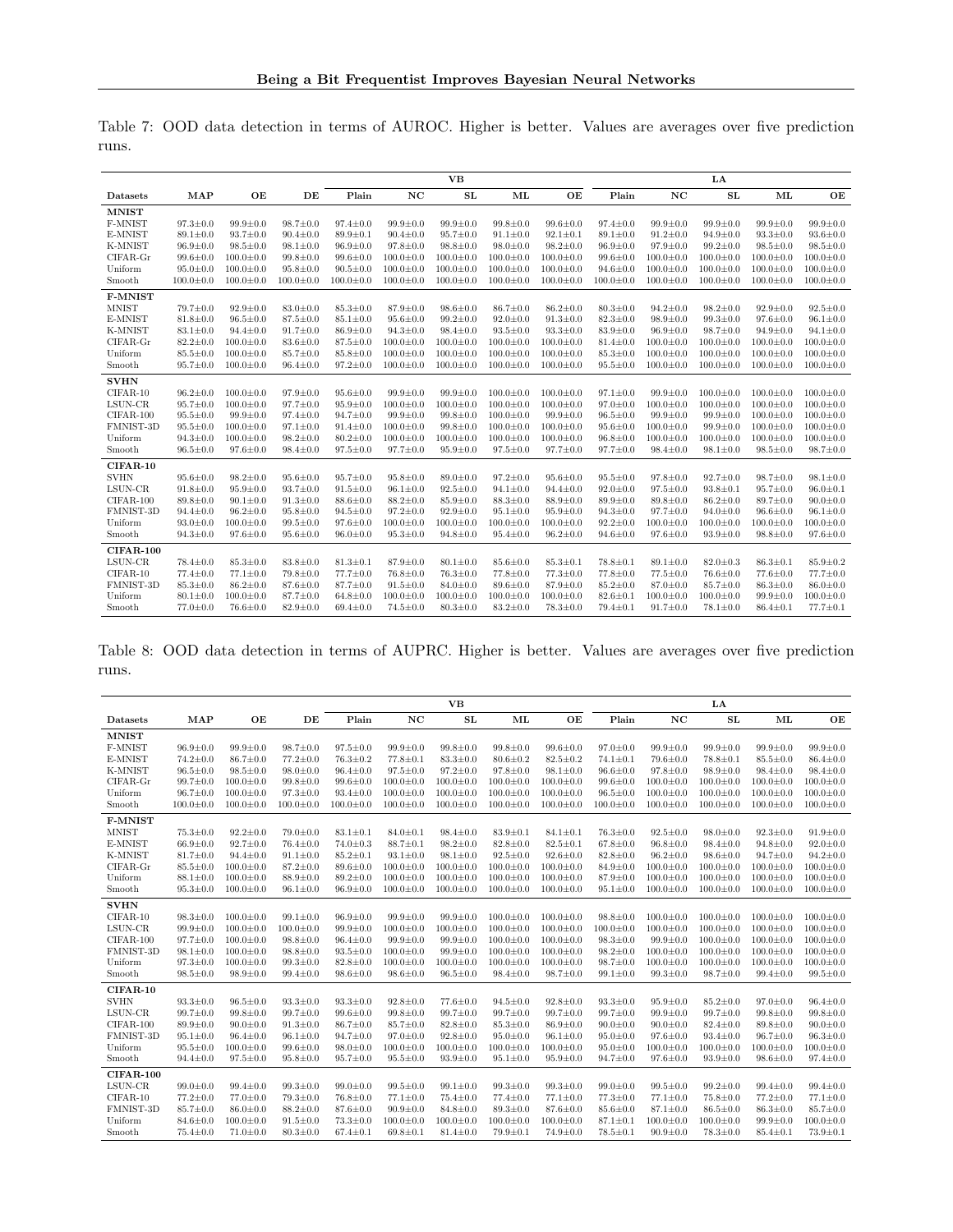|                  |                |                |                |                |                | <b>VB</b>      |                |                |                |                | LA             |                |                |
|------------------|----------------|----------------|----------------|----------------|----------------|----------------|----------------|----------------|----------------|----------------|----------------|----------------|----------------|
| Datasets         | <b>MAP</b>     | OE             | DE             | Plain          | NC             | SL             | ML             | OE             | Plain          | NC             | SL             | ML             | OE             |
| <b>MNIST</b>     | 99.1           | 99.4           | 99.3           | 98.7           | 98.2           | 99.1           | 98.2           | 98.6           | 99.0           | 99.3           | 99.2           | 99.2           | 99.3           |
| F-MNIST          | $66.3 \pm 0.0$ | $22.0 \pm 0.0$ | $64.9 \pm 0.0$ | $70.4 \pm 0.0$ | $6.1 \pm 0.0$  | $20.4 \pm 0.0$ | $21.2 \pm 0.0$ | $27.3 \pm 0.0$ | $65.2 \pm 0.0$ | $7.7 \pm 0.0$  | $21.0 \pm 0.0$ | $20.7 \pm 0.0$ | $22.2 \pm 0.0$ |
| E-MNIST          | $82.3 \pm 0.0$ | $79.3 \pm 0.0$ | $80.9 \pm 0.0$ | $78.6 \pm 0.0$ | $74.0 \pm 0.0$ | $75.9 \pm 0.0$ | $73.0 \pm 0.0$ | $73.9 \pm 0.0$ | $81.1 \pm 0.0$ | $79.6 \pm 0.0$ | $80.4 \pm 0.0$ | $76.5 \pm 0.0$ | $78.1 \pm 0.0$ |
| K-MNIST          | $73.3 \pm 0.0$ | $65.7 \pm 0.0$ | $69.7 \pm 0.0$ | $67.6 \pm 0.0$ | $51.8 \pm 0.0$ | $61.2 \pm 0.0$ | $50.3 \pm 0.0$ | $52.4 \pm 0.0$ | $71.8 \pm 0.0$ | $64.3 \pm 0.0$ | $66.3 \pm 0.0$ | $62.3 \pm 0.0$ | $64.3 \pm 0.0$ |
| CIFAR-Gr         | $48.0 \pm 0.0$ | $10.0 \pm 0.0$ | $43.1 \pm 0.0$ | $45.2 \pm 0.0$ | $0.0 \pm 0.0$  | $10.0 \pm 0.0$ | $10.1 \pm 0.0$ | $10.1 \pm 0.0$ | $47.3 \pm 0.0$ | $0.0 \pm 0.0$  | $10.1 \pm 0.0$ | $10.4 \pm 0.0$ | $10.2 \pm 0.0$ |
| Uniform          | $96.8 \pm 0.0$ | $10.0 \pm 0.0$ | $97.4 \pm 0.0$ | $97.8 \pm 0.0$ | $0.1 \pm 0.0$  | $10.0 \pm 0.0$ | $10.1 \pm 0.0$ | $10.1 \pm 0.0$ | $96.5 \pm 0.0$ | $0.0 + 0.0$    | $10.2 \pm 0.0$ | $10.3 \pm 0.0$ | $10.2 \pm 0.0$ |
| Smooth           | $12.9 \pm 0.0$ | $10.1 \pm 0.0$ | $12.6 \pm 0.0$ | $12.7 \pm 0.0$ | $0.3 \pm 0.0$  | $21.6 \pm 0.0$ | $10.2 \pm 0.0$ | $10.2 \pm 0.0$ | $12.8 \pm 0.0$ | $0.5 \pm 0.0$  | $20.5 \pm 0.0$ | $10.1 \pm 0.0$ | $10.1 \pm 0.0$ |
| <b>F-MNIST</b>   | 96.1           | 96.0           | 94.8           | 93.6           | 91.0           | 95.0           | 91.2           | 92.9           | 95.7           | 94.9           | 93.5           | 94.5           | 94.7           |
| <b>MNIST</b>     | $82.8 \pm 0.0$ | $60.1 \pm 0.0$ | $74.3 \pm 0.0$ | $70.9 \pm 0.0$ | $50.0 \pm 0.0$ | $32.9 \pm 0.0$ | $57.2 \pm 0.0$ | $63.7 \pm 0.0$ | $80.9 \pm 0.0$ | $33.8 \pm 0.1$ | $33.9 \pm 0.0$ | $55.9 \pm 0.1$ | $57.9 \pm 0.0$ |
| E-MNIST          | $82.5 \pm 0.0$ | $45.0 \pm 0.0$ | $70.0 \pm 0.0$ | $71.5 \pm 0.0$ | $25.0 \pm 0.0$ | $25.5 \pm 0.0$ | $44.4 \pm 0.0$ | $50.7 \pm 0.0$ | $80.6 \pm 0.0$ | $9.4 \pm 0.0$  | $24.3 \pm 0.0$ | $36.2 \pm 0.0$ | $44.7 \pm 0.0$ |
| K-MNIST          | $82.5 \pm 0.0$ | $60.1 \pm 0.0$ | $64.0 \pm 0.0$ | $68.4 \pm 0.0$ | $37.0 \pm 0.0$ | $33.5 \pm 0.0$ | $44.8 \pm 0.0$ | $48.0 \pm 0.0$ | $80.0 \pm 0.0$ | $28.1 \pm 0.0$ | $32.0 \pm 0.0$ | $52.6 \pm 0.0$ | $57.3 \pm 0.0$ |
| CIFAR-Gr         | $89.1 \pm 0.0$ | $10.0 \pm 0.0$ | $84.6 \pm 0.0$ | $73.1 \pm 0.0$ | $0.0 \pm 0.0$  | $10.0 \pm 0.0$ | $10.1 \pm 0.0$ | $10.2 \pm 0.0$ | $88.6 \pm 0.0$ | $0.0 \pm 0.0$  | $10.8 \pm 0.0$ | $10.3 \pm 0.0$ | $10.3 \pm 0.0$ |
| Uniform          | $85.5 \pm 0.0$ | $13.2 \pm 0.0$ | $82.3 \pm 0.0$ | $79.4 \pm 0.0$ | $0.6 \pm 0.0$  | $10.2 \pm 0.0$ | $10.6 \pm 0.0$ | $11.1 \pm 0.0$ | $84.2 \pm 0.0$ | $0.0 + 0.0$    | $10.9 \pm 0.0$ | $12.2 \pm 0.0$ | $15.0 \pm 0.0$ |
| Smooth           | $48.0 \pm 0.0$ | $10.5 \pm 0.0$ | $44.0 \pm 0.0$ | $42.0 \pm 0.0$ | $1.0 \pm 0.0$  | $11.0 \pm 0.0$ | $11.9 \pm 0.0$ | $10.7 \pm 0.0$ | $47.4 \pm 0.0$ | $0.3 + 0.0$    | $11.6 \pm 0.0$ | $10.4 \pm 0.0$ | $10.8 \pm 0.0$ |
| <b>SVHN</b>      | 98.6           | 98.6           | 98.1           | 97.7           | 97.3           | 98.4           | 97.1           | 97.6           | 97.9           | 98.0           | 97.9           | 97.8           | 97.3           |
| $CIFAR-10$       | $69.0 \pm 0.0$ | $11.6 \pm 0.0$ | $57.3 \pm 0.0$ | $61.3 \pm 0.0$ | $3.7 \pm 0.0$  | $15.4 \pm 0.0$ | $11.1 \pm 0.0$ | $11.7 \pm 0.0$ | $60.7 \pm 0.0$ | $3.6 \pm 0.0$  | $12.4 \pm 0.0$ | $12.1 \pm 0.0$ | $12.5 \pm 0.0$ |
| LSUN-CR          | $69.8 \pm 0.0$ | $10.2 \pm 0.0$ | $57.7 \pm 0.0$ | $63.9 \pm 0.0$ | $0.1 \pm 0.0$  | $10.8 \pm 0.0$ | $10.2 \pm 0.0$ | $10.2 \pm 0.0$ | $61.5 \pm 0.1$ | $0.0 + 0.0$    | $11.0 \pm 0.0$ | $10.3 \pm 0.0$ | $10.7 \pm 0.0$ |
| $CIFAR-100$      | $70.3 \pm 0.0$ | $12.4 \pm 0.0$ | $58.8 \pm 0.0$ | $63.5 \pm 0.0$ | $4.3 \pm 0.0$  | $17.3 \pm 0.0$ | $11.6 \pm 0.0$ | $12.3 \pm 0.0$ | $62.3 \pm 0.0$ | $4.1 \pm 0.0$  | $13.4 \pm 0.0$ | $12.7 \pm 0.0$ | $13.4 \pm 0.0$ |
| FMNIST-3D        | $73.6 \pm 0.0$ | $11.0 \pm 0.0$ | $62.5 \pm 0.0$ | $67.8 \pm 0.0$ | $1.5 \pm 0.0$  | $17.6 \pm 0.0$ | $10.8 \pm 0.0$ | $11.5 \pm 0.0$ | $68.0 \pm 0.0$ | $1.8 + 0.0$    | $15.5 \pm 0.0$ | $10.9 \pm 0.0$ | $12.0 \pm 0.0$ |
| Uniform          | $77.5 \pm 0.0$ | $10.3 \pm 0.0$ | $57.1 \pm 0.0$ | $82.2 \pm 0.0$ | $0.1 \pm 0.0$  | $10.0 \pm 0.0$ | $10.1 \pm 0.0$ | $10.2 \pm 0.0$ | $65.7 \pm 0.1$ | $0.0 + 0.0$    | $10.4 \pm 0.0$ | $10.3 \pm 0.0$ | $10.7 \pm 0.0$ |
| Smooth           | $68.8 \pm 0.0$ | $52.1 \pm 0.0$ | $51.3 \pm 0.0$ | $55.5 \pm 0.0$ | $42.3 \pm 0.0$ | $62.7 \pm 0.0$ | $45.6 \pm 0.0$ | $44.0 \pm 0.0$ | $58.3 \pm 0.1$ | $43.9 \pm 0.0$ | $44.9 \pm 0.0$ | $44.6 \pm 0.1$ | $40.8 \pm 0.0$ |
| $CIFAR-10$       | 96.7           | 96.9           | 95.9           | 95.7           | 94.5           | 96.0           | 95.1           | 95.5           | 96.4           | 94.9           | 95.8           | 96.1           | 96.1           |
| <b>SVHN</b>      | $65.2 \pm 0.0$ | $45.7 \pm 0.0$ | $60.8 \pm 0.0$ | $59.5 \pm 0.0$ | $49.7 \pm 0.0$ | $73.3 \pm 0.0$ | $45.0 \pm 0.0$ | $55.8 \pm 0.0$ | $63.5 \pm 0.0$ | $36.8 \pm 0.1$ | $64.7 \pm 0.0$ | $33.0 \pm 0.0$ | $44.0 \pm 0.0$ |
| LSUN-CR          | $73.9 \pm 0.0$ | $58.7 \pm 0.0$ | $65.2 \pm 0.0$ | $68.2 \pm 0.0$ | $41.1 \pm 0.1$ | $64.3 \pm 0.0$ | $56.7 \pm 0.0$ | $57.1 \pm 0.0$ | $71.6 \pm 0.0$ | $29.2 \pm 0.2$ | $61.7 \pm 0.4$ | $53.6 \pm 0.3$ | $55.2 \pm 0.3$ |
| $CIFAR-100$      | $77.2 \pm 0.0$ | $76.1 \pm 0.0$ | $69.8 \pm 0.0$ | $72.4 \pm 0.0$ | $67.7 \pm 0.0$ | $75.9 \pm 0.0$ | $69.8 \pm 0.0$ | $70.5 \pm 0.0$ | $75.4 \pm 0.0$ | $67.3 \pm 0.0$ | $74.3 \pm 0.0$ | $73.2 \pm 0.0$ | $72.6 \pm 0.0$ |
| FMNIST-3D        | $67.7 \pm 0.0$ | $55.9 \pm 0.0$ | $58.5 \pm 0.0$ | $60.4 \pm 0.0$ | $32.7 \pm 0.0$ | $64.3 \pm 0.0$ | $54.5 \pm 0.0$ | $52.3 \pm 0.0$ | $66.0 \pm 0.0$ | $27.4 \pm 0.0$ | $57.6 \pm 0.0$ | $48.5 \pm 0.0$ | $53.1 \pm 0.1$ |
| Uniform          | $82.1 \pm 0.0$ | $10.3 \pm 0.0$ | $40.7 \pm 0.0$ | $52.2 \pm 0.0$ | $0.1 \pm 0.0$  | $10.2 \pm 0.0$ | $10.7 \pm 0.0$ | $10.1 \pm 0.0$ | $81.9 \pm 0.1$ | $0.0 \pm 0.0$  | $10.2 \pm 0.0$ | $10.3 \pm 0.0$ | $10.3 \pm 0.0$ |
| Smooth           | $64.3 \pm 0.0$ | $45.2 \pm 0.0$ | $57.2 \pm 0.0$ | $54.0 \pm 0.0$ | $51.4 \pm 0.0$ | $53.3 \pm 0.0$ | $53.0 \pm 0.0$ | $49.3 \pm 0.0$ | $62.5 \pm 0.0$ | $32.6 \pm 0.0$ | $59.5 \pm 0.1$ | $26.4 \pm 0.0$ | $43.5 \pm 0.0$ |
| <b>CIFAR-100</b> | 84.7           | 85.1           | 80.9           | 69.0           | 66.2           | 80.1           | 67.1           | 67.1           | 81.6           | 80.3           | 77.0           | 79.1           | 79.4           |
| <b>SVHN</b>      | $52.8 \pm 0.0$ | $43.9 \pm 0.0$ | $43.8 \pm 0.0$ | $27.3 \pm 0.0$ | $31.0 \pm 0.0$ | $46.2 \pm 0.0$ | $24.9 \pm 0.0$ | $26.9 \pm 0.0$ | $46.9 \pm 0.0$ | $33.7 \pm 0.1$ | $42.1 \pm 0.0$ | $34.8 \pm 0.0$ | $37.9 \pm 0.1$ |
| LSUN-CR          | $62.7 \pm 0.0$ | $51.3 \pm 0.0$ | $48.8 \pm 0.0$ | $33.3 \pm 0.1$ | $21.1 \pm 0.0$ | $49.7 \pm 0.0$ | $26.5 \pm 0.0$ | $26.4 \pm 0.1$ | $57.0 \pm 0.1$ | $36.4 \pm 0.1$ | $43.5 \pm 0.5$ | $40.9 \pm 0.1$ | $42.6 \pm 0.3$ |
| $CIFAR-10$       | $62.9 \pm 0.0$ | $63.7 \pm 0.0$ | $53.4 \pm 0.0$ | $39.0 \pm 0.0$ | $36.9 \pm 0.0$ | $55.3 \pm 0.0$ | $37.2 \pm 0.0$ | $37.4 \pm 0.0$ | $57.3 \pm 0.0$ | $55.7 \pm 0.0$ | $50.8 \pm 0.0$ | $53.8 \pm 0.0$ | $54.0 \pm 0.0$ |
| FMNIST-3D        | $51.8 \pm 0.0$ | $48.2 \pm 0.0$ | $42.5 \pm 0.0$ | $24.8 \pm 0.0$ | $15.9 \pm 0.0$ | $44.5 \pm 0.0$ | $20.6 \pm 0.0$ | $22.6 \pm 0.0$ | $47.1 \pm 0.0$ | $40.7 \pm 0.0$ | $38.4 \pm 0.0$ | $40.3 \pm 0.0$ | $41.4 \pm 0.0$ |
| Uniform          | $64.2 \pm 0.0$ | $1.4 \pm 0.0$  | $45.0 \pm 0.0$ | $59.4 \pm 0.0$ | $0.0 \pm 0.0$  | $2.2 \pm 0.0$  | $1.2 \pm 0.0$  | $1.2 \pm 0.0$  | $54.4 \pm 0.1$ | $0.0 + 0.0$    | $1.5 \pm 0.0$  | $4.4 \pm 0.1$  | $1.5 \pm 0.0$  |
| Smooth           | $61.7 \pm 0.0$ | $58.9 \pm 0.0$ | $47.3 \pm 0.0$ | $49.3 \pm 0.0$ | $38.4 \pm 0.0$ | $50.6 \pm 0.0$ | $28.7 \pm 0.0$ | $34.8 \pm 0.0$ | $54.8 \pm 0.1$ | $30.4 \pm 0.1$ | $49.1 \pm 0.0$ | $40.2 \pm 0.1$ | $51.5 \pm 0.1$ |

<span id="page-14-1"></span>Table 9: Confidences in terms of MMC, averaged over five prediction runs. Lower is better for OOD datasets.

<span id="page-14-0"></span>Table 10: Test accuracy (†) / ECE (↓) of models trained with random noises [\(Hein et al.,](#page-8-3) [2019\)](#page-8-3) as  $\mathcal{D}_{\text{out}}$ , averaged over five prediction runs.

|            | <b>MNIST</b>                  | <b>F-MNIST</b>                | <b>SVHN</b>                   | $CIFAR-10$                    | $CIFAR-100$                   |
|------------|-------------------------------|-------------------------------|-------------------------------|-------------------------------|-------------------------------|
| <b>MAP</b> | $99.4 \pm 0.0 / 6.4 \pm 0.0$  | $92.4 \pm 0.0 / 13.9 \pm 0.0$ | $97.4 \pm 0.0 / 8.9 \pm 0.0$  | $94.8 \pm 0.0 / 10.0 \pm 0.0$ | $76.7 \pm 0.0 / 14.3 \pm 0.0$ |
| DE         | $99.5 \pm 0.0 / 8.6 \pm 0.0$  | $93.6 \pm 0.0 / 3.6 \pm 0.0$  | $97.6 \pm 0.0 / 3.5 \pm 0.0$  | $95.7 \pm 0.0 / 4.5 \pm 0.0$  | $80.0 \pm 0.0 / 1.9 \pm 0.0$  |
| OЕ         | $99.6 \pm 0.0 / 6.4 \pm 0.0$  | $92.6 \pm 0.0 / 12.7 \pm 0.0$ | $97.5 \pm 0.0 / 8.9 \pm 0.0$  | $94.7 \pm 0.0 / 11.5 \pm 0.0$ | $76.5 \pm 0.0 / 16.1 \pm 0.0$ |
| VB         | $99.5 \pm 0.0 / 11.2 \pm 0.3$ | $92.4 \pm 0.0 / 3.7 \pm 0.2$  | $97.5 \pm 0.0 / 5.7 \pm 0.2$  | $94.9 \pm 0.0 / 5.8 \pm 0.2$  | $75.4 \pm 0.0 / 8.3 \pm 0.0$  |
| $+NC$      | $99.4 \pm 0.0 / 10.6 \pm 0.1$ | $92.3 \pm 0.0 / 3.0 \pm 0.1$  | $97.4 \pm 0.0 / 4.2 \pm 0.2$  | $94.9 \pm 0.0 / 5.1 \pm 0.1$  | $74.0 \pm 0.1 / 8.8 \pm 0.1$  |
| $+SL$      | $99.6 \pm 0.0 / 12.4 \pm 0.1$ | $93.2 \pm 0.0 / 12.4 \pm 0.1$ | $97.3 \pm 0.0 / 12.8 \pm 0.0$ | $91.5 \pm 0.0 / 18.5 \pm 0.1$ | $1.0\pm0.1/0.1\pm0.0$         |
| $+ML$      | $99.4 \pm 0.0 / 11.6 \pm 0.2$ | $92.1 \pm 0.0 / 2.4 \pm 0.1$  | $97.6 \pm 0.0 / 3.3 \pm 0.1$  | $95.1 \pm 0.0 / 3.6 \pm 0.2$  | $75.2 \pm 0.0 / 9.8 \pm 0.0$  |
| $+OE$      | $99.5 \pm 0.0 / 10.2 \pm 0.2$ | $92.5 \pm 0.0 / 3.2 \pm 0.1$  | $97.5 \pm 0.0 / 5.0 \pm 0.1$  | $94.9 \pm 0.0 / 6.8 \pm 0.2$  | $74.1 \pm 0.0 / 8.0 \pm 0.0$  |
| LA –       | $99.4 \pm 0.0 / 7.6 \pm 0.1$  | $92.5 \pm 0.0 / 11.3 \pm 0.2$ | $97.4 \pm 0.0 / 3.3 \pm 0.3$  | $94.8 \pm 0.0 / 7.5 \pm 0.3$  | $76.6 \pm 0.1 / 8.3 \pm 0.1$  |
| $+NC$      | $99.3 \pm 0.0 / 10.1 \pm 0.8$ | $92.5 \pm 0.0 / 2.8 \pm 0.1$  | $96.3 \pm 0.0 / 5.0 \pm 0.1$  | $94.9 \pm 0.0 / 8.3 \pm 0.3$  | $75.9 \pm 0.1 / 3.8 \pm 0.1$  |
| $+SL$      | $99.6 \pm 0.0 / 11.1 \pm 0.4$ | $93.0 \pm 0.0 / 9.1 \pm 0.1$  | $18.8 \pm 0.0 / 13.5 \pm 0.1$ | $91.5 \pm 0.0 / 16.0 \pm 0.2$ | $72.2 \pm 0.0 / 4.0 \pm 0.1$  |
| $+ML$      | $99.5 \pm 0.0 / 5.5 \pm 0.2$  | $92.3 \pm 0.0 / 9.3 \pm 0.1$  | $97.5 \pm 0.0 / 7.4 \pm 0.3$  | $94.8 \pm 0.0 / 7.2 \pm 0.3$  | $76.8 \pm 0.1 / 3.3 \pm 0.2$  |
| $+OE$      | $99.6 \pm 0.0 / 6.6 \pm 0.3$  | $92.3 \pm 0.0 / 2.0 \pm 0.1$  | $97.5 \pm 0.0 / 3.8 \pm 0.2$  | $94.6 \pm 0.0 / 7.2 \pm 0.3$  | $76.3 \pm 0.0 / 8.6 \pm 0.1$  |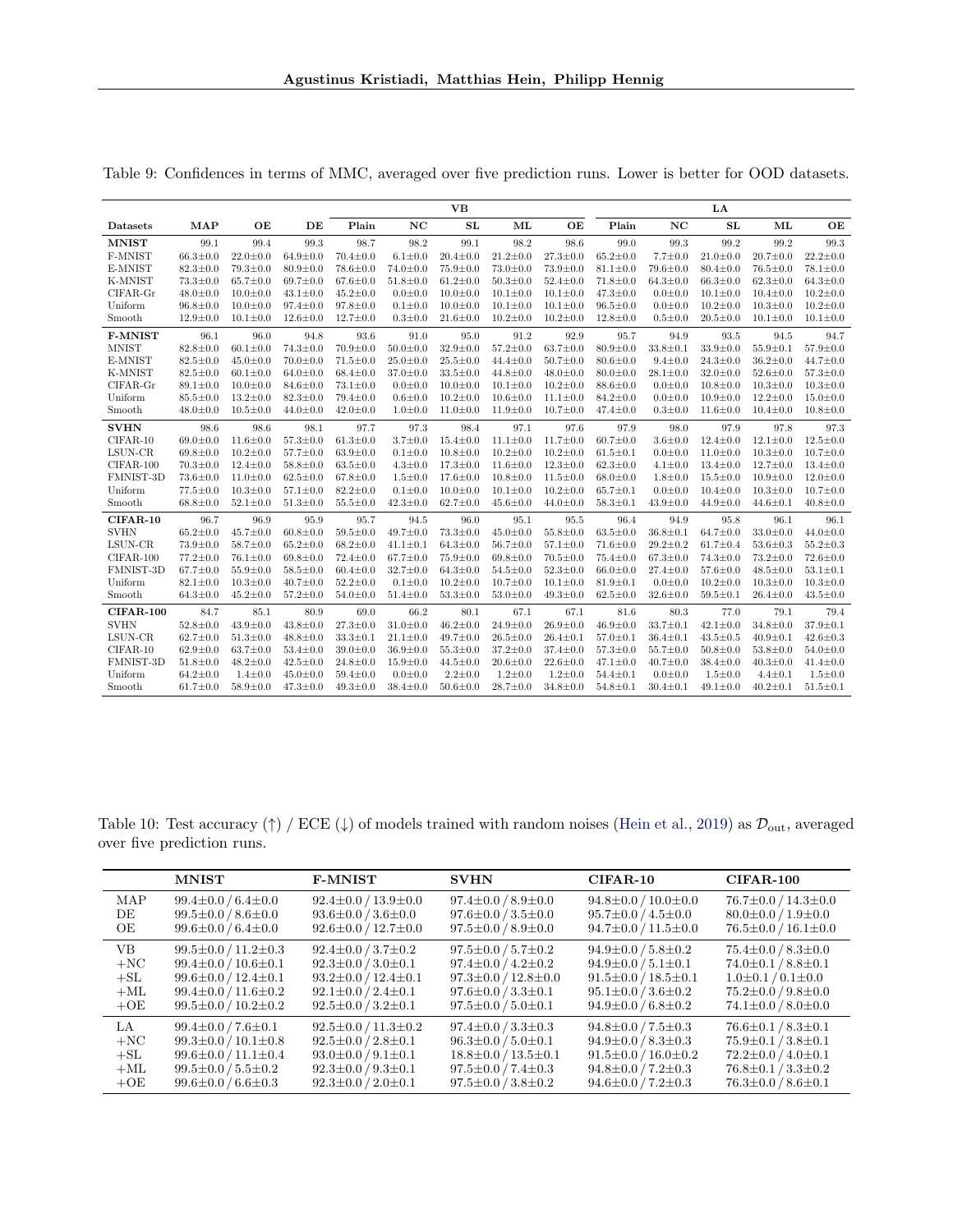|                |                |                |                |                 |                 | <b>VB</b>      |                |                 |                |                | LA              |                |                |
|----------------|----------------|----------------|----------------|-----------------|-----------------|----------------|----------------|-----------------|----------------|----------------|-----------------|----------------|----------------|
| Datasets       | <b>MAP</b>     | OE             | DE             | Plain           | NC              | <b>SL</b>      | МL             | OE              | Plain          | NC             | SL              | ML             | OE             |
| <b>MNIST</b>   |                |                |                |                 |                 |                |                |                 |                |                |                 |                |                |
| F-MNIST        | $11.8 \pm 0.0$ | $6.8 \pm 0.0$  | $5.3 \pm 0.0$  | $12.5 \pm 0.1$  | $6.5 \pm 0.0$   | $0.7 \pm 0.0$  | $11.9 \pm 0.1$ | $10.3 \pm 0.1$  | $12.0 \pm 0.0$ | $8.2 \pm 0.0$  | $0.0 + 0.0$     | $6.3 \pm 0.0$  | $6.8 + 0.0$    |
| E-MNIST        | $35.6 \pm 0.0$ | $30.7 \pm 0.0$ | $30.4 \pm 0.0$ | $34.5 \pm 0.1$  | $35.1 \pm 0.1$  | $17.9 \pm 0.0$ | $37.3 \pm 0.1$ | $34.3 \pm 0.1$  | $35.8 \pm 0.1$ | $34.2 \pm 0.0$ | $15.3 \pm 0.1$  | $31.0 \pm 0.0$ | $30.7 \pm 0.0$ |
| K-MNIST        | $14.4 \pm 0.0$ | $7.8 \pm 0.0$  | $7.7 \pm 0.0$  | $14.0 \pm 0.1$  | $14.5 \pm 0.1$  | $1.1 \pm 0.0$  | $15.8 \pm 0.1$ | $14.0 \pm 0.1$  | $14.5 \pm 0.1$ | $10.6 \pm 0.0$ | $0.7 \pm 0.0$   | $8.5 \pm 0.0$  | $7.8 \pm 0.0$  |
| $CIFAR-Gr$     | $0.2 \pm 0.0$  | $0.0 \pm 0.0$  | $0.0 + 0.0$    | $0.2 \pm 0.0$   | $0.0 + 0.0$     | $0.0 \pm 0.0$  | $0.0 \pm 0.0$  | $0.1 \pm 0.0$   | $0.2 \pm 0.0$  | $0.0 \pm 0.0$  | $0.0 \pm 0.0$   | $0.0 \pm 0.0$  | $0.0 + 0.0$    |
| Uniform        | $44.3 \pm 0.0$ | $0.7 \pm 0.0$  | $19.8 \pm 0.0$ | $93.1 \pm 0.2$  | $0.0 + 0.0$     | $0.0 + 0.0$    | $1.9 \pm 0.1$  | $1.8 \pm 0.0$   | $54.2 \pm 0.4$ | $0.7 \pm 0.0$  | $0.0 + 0.0$     | $0.6 \pm 0.0$  | $0.8 + 0.0$    |
| <b>F-MNIST</b> |                |                |                |                 |                 |                |                |                 |                |                |                 |                |                |
| <b>MNIST</b>   | $73.5 \pm 0.0$ | $62.2 \pm 0.0$ | $65.8 \pm 0.0$ | $66.8 \pm 0.1$  | $62.2 \pm 0.0$  | $30.4 \pm 0.1$ | $59.1 \pm 0.1$ | $60.4 \pm 0.1$  | $72.2 \pm 0.2$ | $60.8 \pm 0.2$ | $24.3 \pm 0.3$  | $55.4 \pm 0.2$ | $57.4 \pm 0.3$ |
| E-MNIST        | $73.6 \pm 0.0$ | $50.2 \pm 0.0$ | $58.6 \pm 0.0$ | $68.1 \pm 0.1$  | $43.9 \pm 0.0$  | $25.7 \pm 0.0$ | $54.7 \pm 0.1$ | $54.6 \pm 0.1$  | $72.2 \pm 0.2$ | $44.2 \pm 0.1$ | $22.5 \pm 0.2$  | $39.6 \pm 0.2$ | $48.3 \pm 0.3$ |
| K-MNIST        | $73.7 \pm 0.0$ | $47.4 \pm 0.0$ | $47.2 \pm 0.0$ | $62.6 \pm 0.1$  | $31.4 \pm 0.1$  | $19.1 \pm 0.0$ | $35.6 \pm 0.1$ | $38.1 \pm 0.1$  | $71.5 \pm 0.2$ | $33.9 \pm 0.2$ | $20.9 \pm 0.2$  | $31.7 \pm 0.2$ | $43.0 \pm 0.4$ |
| $CIFAR-Gr$     | $87.2 \pm 0.0$ | $0.5 \pm 0.0$  | $86.6 \pm 0.0$ | $75.3 \pm 0.0$  | $0.1 \pm 0.0$   | $0.2 \pm 0.0$  | $0.8 \pm 0.0$  | $1.1 \pm 0.0$   | $87.7 \pm 0.1$ | $0.7 \pm 0.0$  | $0.2 \pm 0.0$   | $0.7 \pm 0.0$  | $1.0 \pm 0.0$  |
| Uniform        | $81.3 \pm 0.0$ | $26.0 \pm 0.0$ | $86.3 \pm 0.0$ | $87.3 \pm 0.1$  | $47.1 \pm 0.2$  | $0.0 + 0.0$    | $0.1 \pm 0.0$  | $4.9 \pm 0.0$   | $81.0 \pm 0.2$ | $43.4 \pm 0.7$ | $0.0 + 0.0$     | $22.0 \pm 0.2$ | $38.1 \pm 0.9$ |
| <b>SVHN</b>    |                |                |                |                 |                 |                |                |                 |                |                |                 |                |                |
| $CIFAR-10$     | $18.9 \pm 0.0$ | $13.8 \pm 0.0$ | $9.5 \pm 0.0$  | $15.0 \pm 0.0$  | $13.0 \pm 0.1$  | $16.5 \pm 0.0$ | $8.4 \pm 0.0$  | $11.5 \pm 0.0$  | $15.4 \pm 0.1$ | $8.4 \pm 0.0$  | $94.8 \pm 1.6$  | $14.9 \pm 0.1$ | $11.4 \pm 0.1$ |
| LSUN-CR        | $19.7 \pm 0.0$ | $9.0 \pm 0.0$  | $8.3 \pm 0.0$  | $17.2 \pm 0.2$  | $10.5 \pm 0.1$  | $8.8 \pm 0.1$  | $5.4 \pm 0.1$  | $9.1 \pm 0.1$   | $15.5 \pm 0.1$ | $8.3 \pm 0.3$  | $95.4 \pm 4.0$  | $12.6 \pm 0.2$ | $8.2 \pm 0.1$  |
| $CIFAR-100$    | $21.8 \pm 0.0$ | $15.6 \pm 0.0$ | $11.6 \pm 0.0$ | $18.1 \pm 0.0$  | $14.8 \pm 0.1$  | $17.9 \pm 0.0$ | $10.2 \pm 0.0$ | $12.4 \pm 0.0$  | $17.6 \pm 0.1$ | $11.7 \pm 0.0$ | $93.9 \pm 0.7$  | $16.6 \pm 0.1$ | $13.4 \pm 0.1$ |
| FMNIST-3D      | $26.7 \pm 0.0$ | $29.8 \pm 0.0$ | $17.5 \pm 0.0$ | $24.5 \pm 0.1$  | $31.1 \pm 0.0$  | $30.4 \pm 0.0$ | $30.0 \pm 0.1$ | $25.3 \pm 0.0$  | $27.2 \pm 0.1$ | $34.6 \pm 0.1$ | $95.1 \pm 0.8$  | $23.3 \pm 0.1$ | $27.7 \pm 0.1$ |
| Uniform        | $30.0 \pm 0.0$ | $0.0 \pm 0.0$  | $6.4 \pm 0.0$  | $48.2 \pm 0.0$  | $0.0 + 0.0$     | $0.0 + 0.0$    | $0.0 + 0.0$    | $0.0 + 0.0$     | $17.0 \pm 0.1$ | $0.0 \pm 0.0$  | $90.2 \pm 0.6$  | $19.0 \pm 0.1$ | $0.0 + 0.0$    |
| $CIFAR-10$     |                |                |                |                 |                 |                |                |                 |                |                |                 |                |                |
| <b>SVHN</b>    | $34.5 \pm 0.0$ | $7.3 \pm 0.0$  | $33.9 \pm 0.0$ | $33.5 \pm 0.0$  | $11.1 \pm 0.0$  | $20.6 \pm 0.0$ | $11.0 \pm 0.0$ | $9.7 \pm 0.0$   | $35.5 \pm 0.1$ | $6.6 \pm 0.0$  | $26.0 \pm 0.3$  | $7.5 \pm 0.0$  | $8.3 \pm 0.1$  |
| LSUN-CR        | $53.3 \pm 0.0$ | $49.0 \pm 0.0$ | $44.0 \pm 0.0$ | $49.4 \pm 0.4$  | $46.7 \pm 0.1$  | $61.7 \pm 0.0$ | $45.7 \pm 0.2$ | $47.6 \pm 0.3$  | $53.8 \pm 0.6$ | $48.9 \pm 0.5$ | $54.9 \pm 0.4$  | $51.9 \pm 0.3$ | $48.3 \pm 0.5$ |
| $CIFAR-100$    | $61.2 \pm 0.0$ | $58.2 \pm 0.0$ | $52.5 \pm 0.0$ | $58.4 \pm 0.1$  | $57.7 \pm 0.1$  | $71.1 \pm 0.0$ | $56.3 \pm 0.1$ | $56.6 \pm 0.1$  | $61.4 \pm 0.1$ | $59.3 \pm 0.2$ | $70.7 \pm 0.3$  | $57.6 \pm 0.1$ | $59.0 \pm 0.3$ |
| FMNIST-3D      | $42.4 \pm 0.0$ | $44.9 \pm 0.0$ | $30.7 \pm 0.0$ | $37.4 \pm 0.0$  | $39.5 \pm 0.1$  | $62.7 \pm 0.0$ | $43.3 \pm 0.1$ | $44.0 \pm 0.1$  | $43.2 \pm 0.2$ | $40.2 \pm 0.1$ | $57.8 \pm 0.4$  | $40.8 \pm 0.1$ | $46.4 \pm 0.3$ |
| Uniform        | $87.7 \pm 0.0$ | $26.7 \pm 0.0$ | $0.0 + 0.0$    | $13.8 \pm 0.1$  | $100.0 \pm 0.0$ | $57.3 \pm 0.1$ | $98.0 \pm 0.0$ | $100.0 \pm 0.0$ | $92.8 \pm 0.1$ | $3.5 + 0.1$    | $17.7 \pm 0.4$  | $12.9 \pm 0.3$ | $49.8 \pm 0.9$ |
| $CIFAR-100$    |                |                |                |                 |                 |                |                |                 |                |                |                 |                |                |
| LSUN-CR        | $82.0 \pm 0.0$ | $79.7 \pm 0.0$ | $75.3 \pm 0.0$ | $73.8 \pm 0.2$  | $80.9 \pm 0.3$  | $91.5 \pm 8.5$ | $77.9 \pm 0.1$ | $71.1 \pm 0.4$  | $82.8 \pm 0.5$ | $82.0 \pm 0.8$ | $78.5 \pm 0.8$  | $72.8 \pm 0.9$ | $79.7 \pm 0.8$ |
| $CIFAR-10$     | $79.8 \pm 0.0$ | $80.5 \pm 0.0$ | $76.4 \pm 0.0$ | $78.2 \pm 0.1$  | $81.3 \pm 0.0$  | $93.9 \pm 1.1$ | $80.0 \pm 0.1$ | $81.4 \pm 0.1$  | $79.5 \pm 0.1$ | $80.6 \pm 0.2$ | $82.1 \pm 0.1$  | $78.8 \pm 0.2$ | $80.2 \pm 0.2$ |
| FMNIST-3D      | $65.8 \pm 0.0$ | $66.9 \pm 0.0$ | $61.8 \pm 0.0$ | $57.1 \pm 0.1$  | $69.3 \pm 0.1$  | $93.6 \pm 1.1$ | $63.1 \pm 0.1$ | $61.9 \pm 0.1$  | $66.1 \pm 0.1$ | $71.2 \pm 0.2$ | $82.0 \pm 0.1$  | $64.4 \pm 0.4$ | $67.9 \pm 0.2$ |
| Uniform        | $97.6 \pm 0.0$ | $73.3 \pm 0.0$ | $94.3 \pm 0.0$ | $100.0 \pm 0.0$ | $99.7 \pm 0.0$  | $95.4 \pm 1.4$ | $99.5 \pm 0.0$ | $99.8 \pm 0.0$  | $98.8 \pm 0.1$ | $88.4 \pm 0.5$ | $100.0 \pm 0.0$ | $88.9 \pm 0.5$ | $54.0 \pm 0.6$ |

<span id="page-15-2"></span>Table 11: OOD data detection under models trained with random noises [\(Hein et al.,](#page-8-3) [2019\)](#page-8-3) as  $\mathcal{D}_{\text{out}}$ . Values are FPR95, averaged over five prediction runs—lower is better.

<span id="page-15-0"></span>Table 12: Accuracy and ECE on text classification tasks, averaged over five prediction runs.

| Methods | SST                           | <b>TREC</b>                    |
|---------|-------------------------------|--------------------------------|
| MAP     | $78.1 \pm 0.0 / 20.8 \pm 0.0$ | $76.0 \pm 0.0 / 17.2 \pm 0.0$  |
| DE      | $82.9 \pm 0.0 / 2.5 \pm 0.0$  | $80.6 \pm 0.0 / 10.6 \pm 0.0$  |
| OE      | $78.6 \pm 0.0 / 13.0 \pm 0.0$ | $68.8 \pm 0.0$ / $9.4 \pm 0.0$ |
| LA.     | $78.0 \pm 0.0 / 21.0 \pm 0.4$ | $75.9 \pm 0.1 / 17.3 \pm 0.3$  |
| $+NC$   | 78.0±0.0 / 17.9±0.1           | $43.4 \pm 0.0 / 18.6 \pm 0.2$  |
| $+DL$   | $69.2 \pm 0.2 / 17.5 \pm 0.7$ | $45.0 \pm 0.2 / 10.4 \pm 0.8$  |
| $+ML$   | $48.9 \pm 0.3 / 11.4 \pm 0.2$ | $55.8 \pm 0.1 / 11.5 \pm 0.3$  |
| $+OE$   | $78.5 \pm 0.0 / 12.8 \pm 0.4$ | $68.1 \pm 0.1 / 8.4 \pm 0.7$   |

<span id="page-15-1"></span>Table 13: OOD data detection on text classification tasks. Values are FPR95, averaged over five prediction runs—lower is better.

|                 |                   |               |                 | LA              |               |                |                |               |
|-----------------|-------------------|---------------|-----------------|-----------------|---------------|----------------|----------------|---------------|
| <b>Datasets</b> | <b>MAP</b>        | OЕ            | DE              | Plain           | NC            | SL             | $\mathbf{ML}$  | OЕ            |
| <b>SST</b>      |                   |               |                 |                 |               |                |                |               |
| <b>SNLI</b>     | $100.0 + 0.0$     | $0.0 + 0.0$   | $100.0 + 0.0$   | $100.0 + 0.0$   | $0.0 + 0.0$   | $97.0 + 0.3$   | $89.6 \pm 0.7$ | $0.0 + 0.0$   |
| Multi30k        | $100.0 + 0.0$     | $0.0 \pm 0.0$ | $100.0 + 0.0$   | $100.0 + 0.0$   | $0.0 \pm 0.0$ | $99.5 \pm 0.0$ | $83.5 \pm 1.5$ | $0.0 \pm 0.0$ |
| WMT16           | $100.0 {\pm} 0.0$ | $0.0 \pm 0.0$ | $100.0 \pm 0.0$ | $100.0 \pm 0.0$ | $0.0{\pm}0.0$ | $89.3 \pm 0.6$ | $80.7 \pm 1.4$ | $0.0 \pm 0.0$ |
| TREC            |                   |               |                 |                 |               |                |                |               |
| <b>SNLI</b>     | $99.7+0.0$        | $0.0 + 0.0$   | $31.0 + 0.1$    | $99.7+0.0$      | $0.0 + 0.0$   | $0.7 \pm 0.3$  | $0.0 + 0.0$    | $0.0 \pm 0.0$ |
| Multi30k        | $100.0 + 0.0$     | $0.0 \pm 0.0$ | $14.2 + 0.0$    | $100.0 + 0.0$   | $0.0 + 0.0$   | $0.8 \pm 0.5$  | $0.0 + 0.0$    | $0.0 \pm 0.0$ |
| WMT16           | $89.2 \pm 0.0$    | $0.0 \pm 0.0$ | $27.3 \pm 0.0$  | $89.3 \pm 0.0$  | $0.0{\pm}0.0$ | $0.8 \pm 0.7$  | $0.0 \pm 0.0$  | $0.0 \pm 0.0$ |